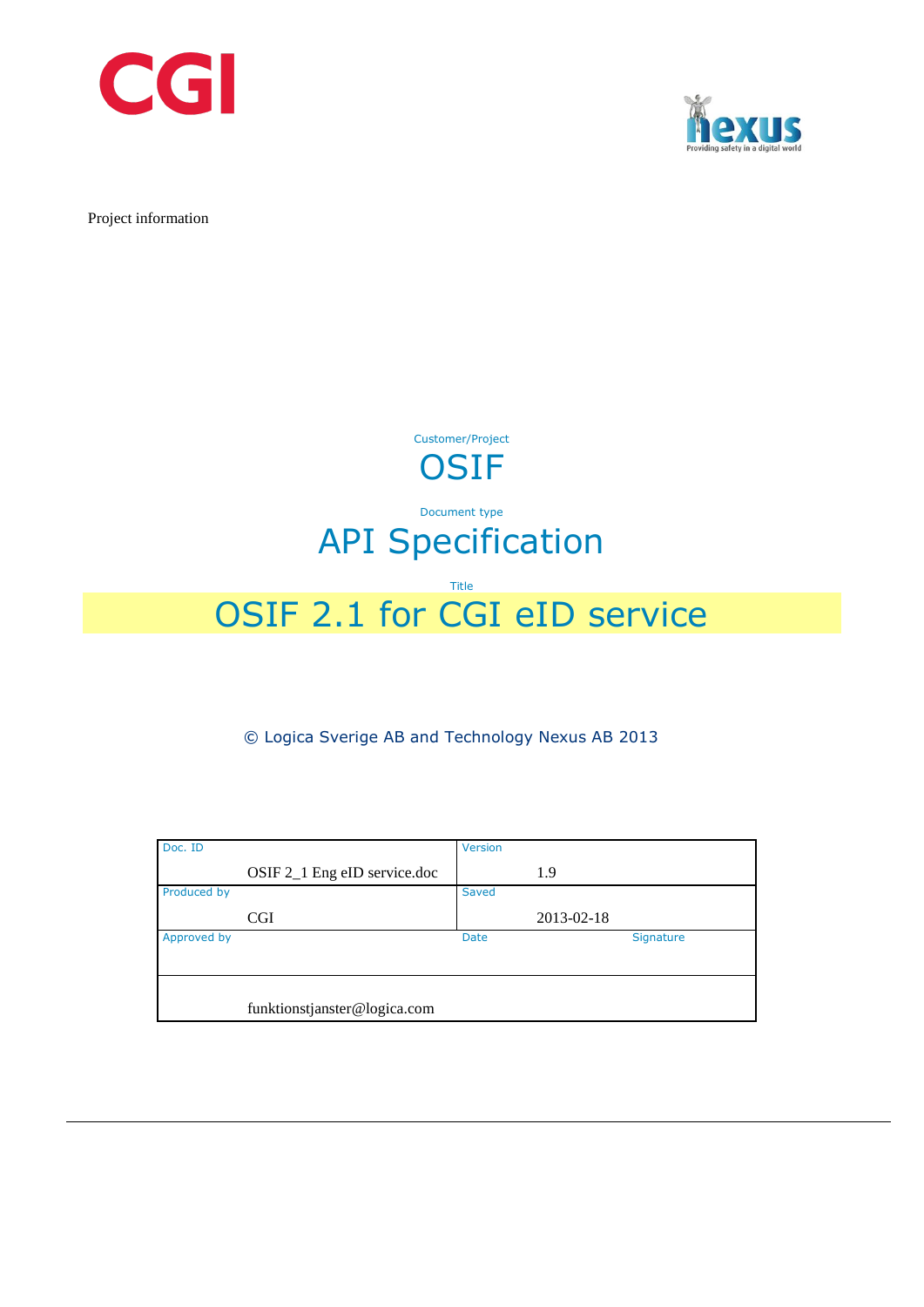# Contents

| 1              |  |
|----------------|--|
| $\overline{2}$ |  |
| 2.1            |  |
| 2.2            |  |
| 2.3            |  |
| 2.4            |  |
| 2.5            |  |
| 2.6            |  |
| 2.7            |  |
| 2.8            |  |
| 2.9            |  |
| 2.10           |  |
| 2.11           |  |
| 2.12           |  |
| 3              |  |
| 3.1            |  |
| 3.2            |  |
| 3.3            |  |
| 4              |  |
| 4.1            |  |
| 4.2            |  |
| 4.3            |  |
| 4.4            |  |
| 4.5            |  |
| 5              |  |
| 5.1            |  |
| 5.1.1          |  |
| 5.1.2          |  |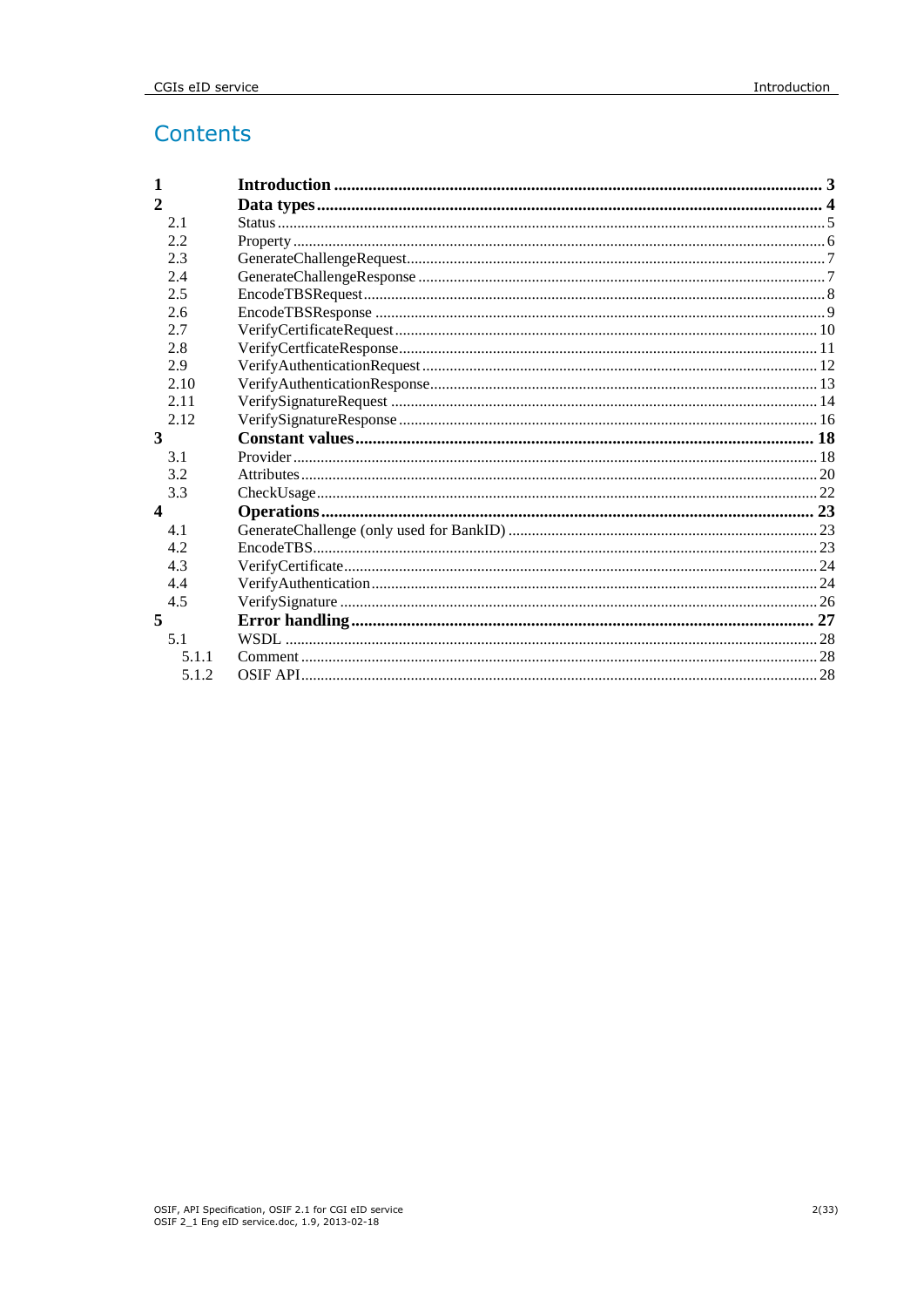# 1 Introduction

This document is the API description of the Nexus MultiID Server (NMS) implementation of the OSIF interface. The NMS implementation is based on OSIF 2.1.

# **CGI eID Service**

In separate frames in this document, there are specific information and comments regarding the OSIF implementation in CGIs eID service. This concerns the normal customers connections to the eID service and use of the Swedish certificates. "Svensk e-legitimation.

There is a test eID environment and a production eID environment. How to communicate with these eID systems are described in the document "Teknisk Bilaga".

We also recommend you to read:

- "Handledning och exempel. Anslutning till eID tjänsten" if you can read Swedish, otherwise read "Information in English"
- "Nexus MultiID Server 3.X Developer´s Guide" chapter *Integration* and chapter *Webservice Interface* and *Demo Application*.
- "Nexus Personal Technical Description" for *WebSigner*-, *Signer2*-, *Authentication*-, and *Version Plug-in*
- "Net iD Developer´s Guide" for the *Sign* plug-in

Test certificates, documentations, recommendations, guidelines, pki-klients/*provider*, example code, CA-certificates etc you will find in CGIs eID Portal.

<https://funktionstjanster.primeportal.com/eID>

Support and user accounts to eID portal ore ServiceID, pleas contact us at

[funktionstjanster@logica.com](mailto:funktionstjanster@logica.com)

OSIF (Offentlig sammanhållen identifieringsfunktion), is a WS/SOAP API for signature validation defined by SVEID (Samverkansgruppen för Elektronisk IDentifikation). Today the Swedish agency Kammarkollegiet (Legal, Financial and Administrative Service Agency) own the OSIF specification.

Generating code from WSDL in Java: <java-sdk-home>/bin/wsimport http://eidt.funktionstjanster.se:18899/osif/?wsdl

.NET

<net-sdk-home>/bin/wsdl http://eidt.funktionstjanster.se:18899/osif/?wsdl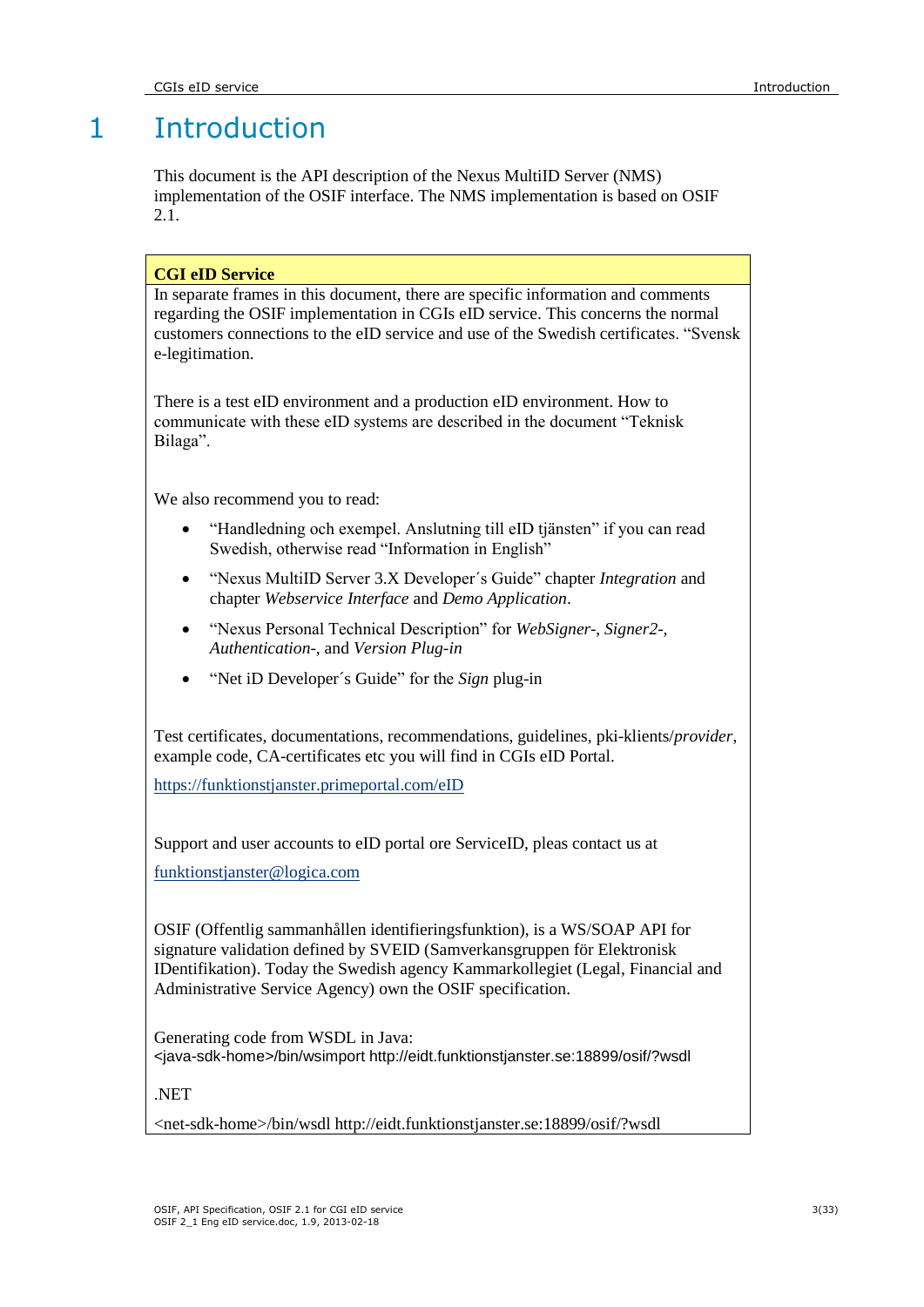# 2 Data types

This chapter describes some common compound data types used in the requests and responses.

The input and output data to the OSIF server, is based on the use of "*complex types*", i.e. a data type that consists of a number of subordinated data types. For C

programmers this corresponds to a *struct*, and for VB programmers it corresponds to a T*ype*. In this document however, we use the programming language neutral concept of *complex type*.

|  |  | In all Request-types the following three common parameters exists: |  |
|--|--|--------------------------------------------------------------------|--|
|  |  |                                                                    |  |

| <b>Name</b>   | <b>Data</b><br>type |      | <b>Occurs Description</b>                                                                                                                                                                                                                                                   | <b>Optional</b> |
|---------------|---------------------|------|-----------------------------------------------------------------------------------------------------------------------------------------------------------------------------------------------------------------------------------------------------------------------------|-----------------|
| provider      | xsd:int             | [11] | Type of client, see Provider on<br>page 18.                                                                                                                                                                                                                                 |                 |
| transactionID | xsd:string          | [01] | A transaction ID in the request.<br>Used for tracking purposes. The<br>transactionID that is sent in the<br>request will be returned in the<br>response. If no transactionID was<br>given in the request, the server will<br>generate one and return it in the<br>response. | X               |
| policy        | xsd:string          | [11] | Customer specific ServiceID.                                                                                                                                                                                                                                                |                 |

## **CGI eID service**

*provider*

## Three different providers are used in Sweden, normally you let the user choose between Nordea, Telia or BankID.

*4 Nexus Personal for Steria e-tjänstelegitimationer*

# 5 **Net iD** for Telia

6 BankID Säkerhetsprogram for BankID (**BISP**) for BankID and Nordea (for other provider id, please contact CGI for more information)

## Note:

*Provider 4* use ssl authentication and WebSigner Plug-in and was used by Nordea, but now you shall use *Provider* 6 for Nordea. (*Provider 6* use Authentication Plug-in and Signer2 Plug-in)

CGI also support other *provider* ID for special configurations.

## *transactionID*

We recommend you to use transactionID. It will be helpful if tracing transaction between your application and eID service.

*policy*

Every customer in the eID-service receives a unique "ServiceID" that must be used in the policy. You will receive different ServiceID to be used in test and production eID-service environment. You find your ServiceID in "Teknisk Bilaga"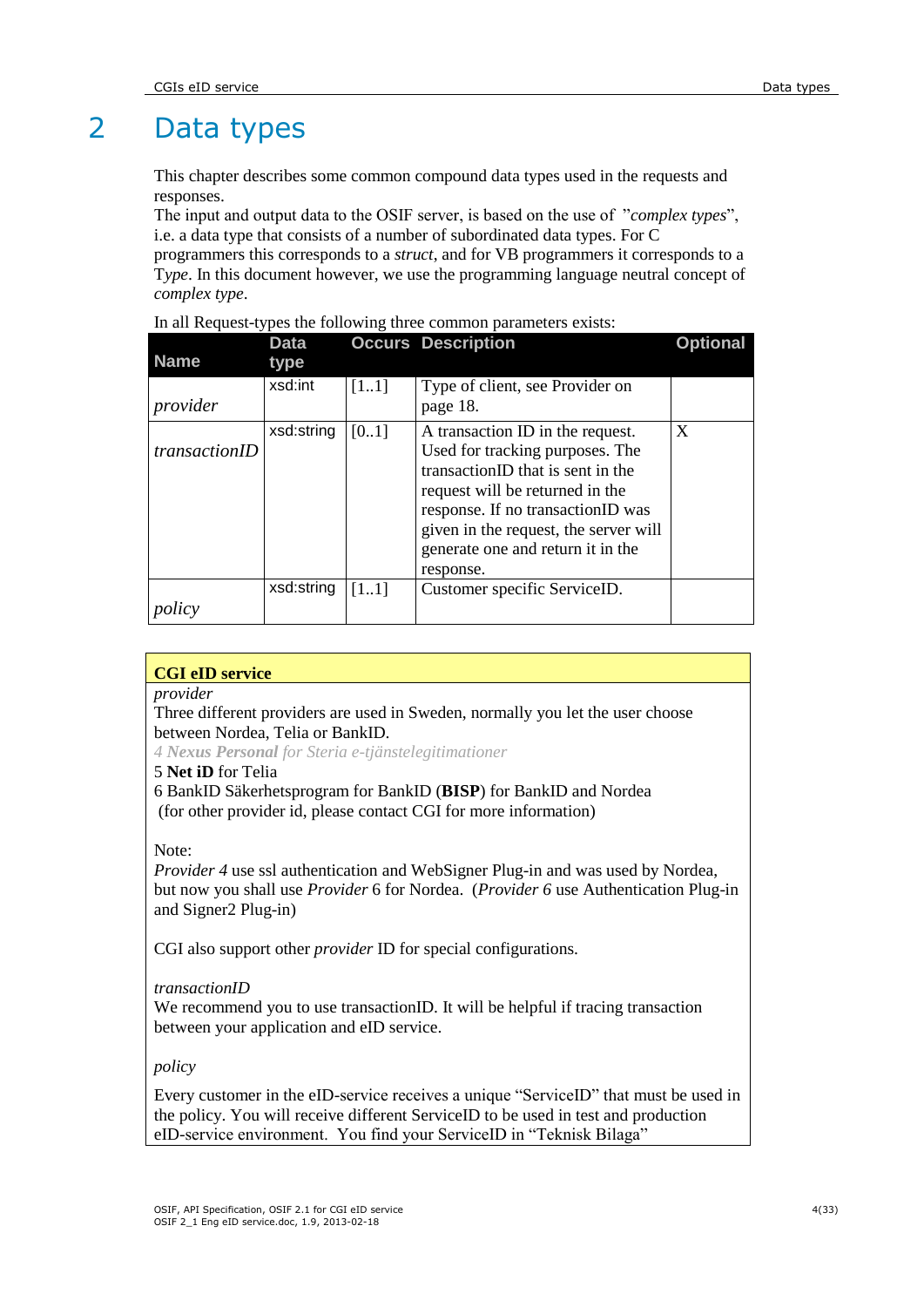# 2.1 Status

#### Begin

```
Integer errorGroup 
String errorGroupDescription
Integer errorCode 
String errorCodeDescription
```
End

### **Description**

Status contains codes and descriptions that are returned by all operations.

#### **Schema**

```
<complexType name="Status">
<sequence>
  <element name="errorGroup" type="xsd:int"/>
  <element name="errorGroupDescription" minOccurs="0" type="xsd:string"/>
  <element name="errorCode" type="xsd:int"/>
  <element name="errorCodeDescription" minOccurs="0" type="xsd:string"/>
</sequence>
</complexType>
```
### **Element description**

| <b>Name</b>         | Data type  | <b>Occurs</b>        | <b>Description</b>       |
|---------------------|------------|----------------------|--------------------------|
| errorGroup          | xsd:int    | [11]                 | Error group code.        |
| errorGroupDescripti | xsd:string | $[0.1]$ <sup>1</sup> | Error group description. |
| on                  |            |                      |                          |
| errorCode           | xsd:int    | [0.1]                | Error code.              |
| errorCodeDescriptio | xsd:string | $[11]$ <sup>1</sup>  | Error code description.  |
| n                   |            |                      |                          |

The value for errorGroup can be any of the following with corresponding suggested error text:

| errorGroup | errorDescription                                                                                                                         |
|------------|------------------------------------------------------------------------------------------------------------------------------------------|
|            | Your digital id (certificate) has expired and needs to be renewed.<br>Contact your Internet bank in order to retrieve a new.             |
|            | Your digital id (certificate) is revoked and cannot be used. Contact<br>your Internet bank in order to retrieve<br>a new.                |
| 3          | Your digital id is incorrect. Contact your Internet bank to retrieve a<br>new.                                                           |
|            | Your digital id (certificate) will expire soon. Contact your Internet<br>bank to retrieve a new, OR your digital id will expire within X |
|            |                                                                                                                                          |

<sup>1</sup> An operation completed without errors generates 0 (zero) in *errorGroup* and *errorCode,*  while *errorGroupDescription* and *errorCodeDescription* are omitted, or alternatively returned as empty strings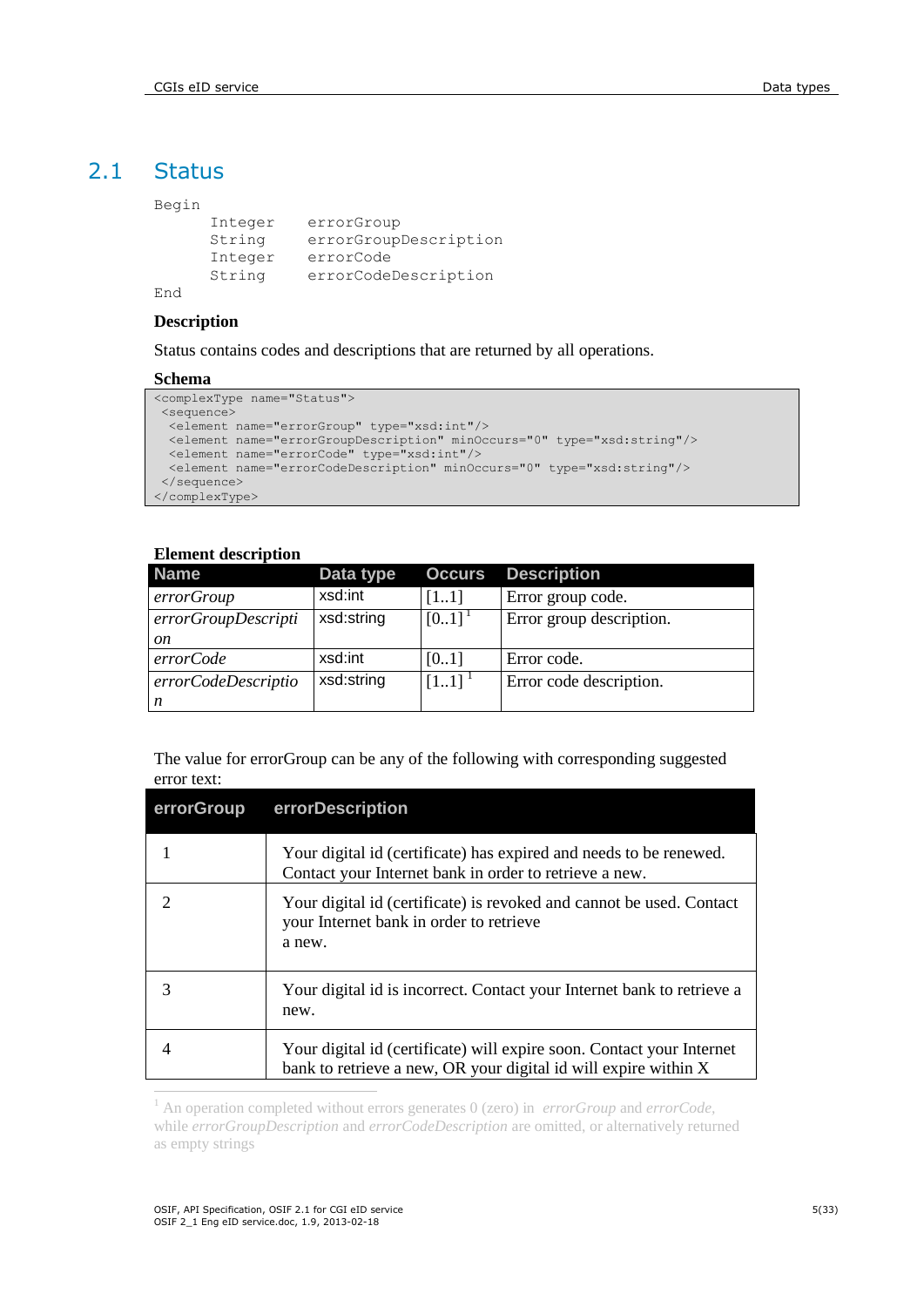| days. Contact your Internet bank in order to retrieve a new. |
|--------------------------------------------------------------|
| Technical error. Please try later.                           |
| Service currently not available. Please try later.           |

The specific values possible for errorCode and errorCodeDescription is not standardized here and may differ depending on implementation.

**Note** that the only common value for errorCode and errorCodeDescription among different implementations is the case 0 and blank, i.e. OK. The other values are to be considered as supplier specific.

### **CGI eID Service**

*errorGroupDescription* and *errorCodeDescription*:. We use Swedish text and you can find them in the document \Generellt\diverse\felkoder\Felkoder NexusMultiID Server.doc together with further explanation of every error code. CGI can change these texts if necessary globally, so if you want to present your own messages to the user, then map them on errorGroup or errorCode.

We recommend that you present the text in *errorGroupDescription* as error message to your customer.

# 2.2 Property

Begin

```
String name 
      String value 
End
```
# **Description**

Property is a compound type that consists of a name and its associated value. Values for name are defined in Attributes on page [20.](#page-19-0)

#### **Schema**

```
<complexType name="Property">
 <sequence>
  <element name="name" type="xsd:string"/>
   <element name="value" type="xsd:string"/>
 </sequence>
</complexType>
```

| Name | Data<br>type       | <b>Occurs</b> Description |
|------|--------------------|---------------------------|
| name | xsd:string $ 111 $ | The name of the property. |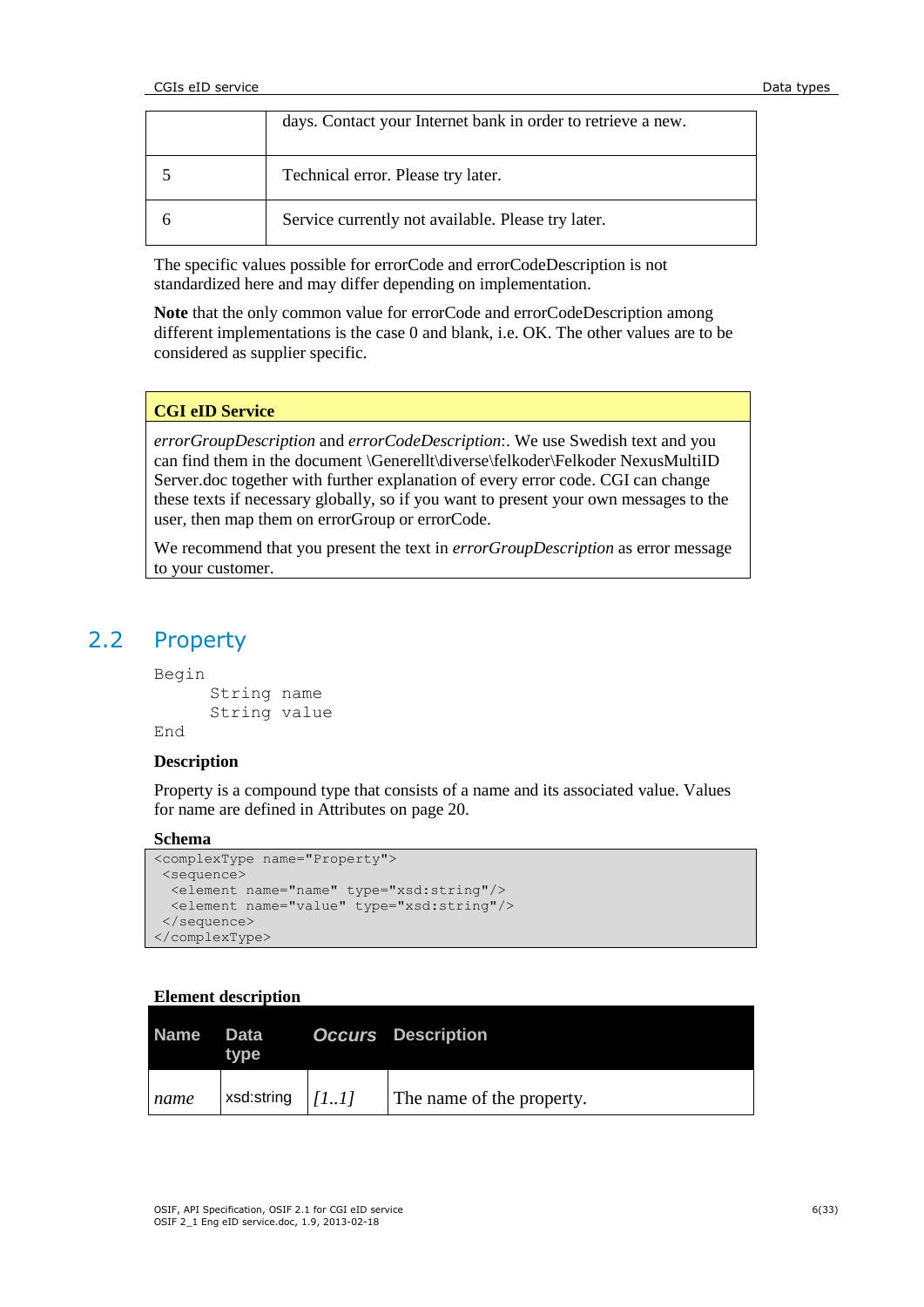| CGIs eID service |       |                     |  |                            | Data types |
|------------------|-------|---------------------|--|----------------------------|------------|
|                  |       |                     |  |                            |            |
|                  | value | ∣xsd:string $ /II $ |  | The value of the property. |            |

# 2.3 GenerateChallengeRequest

## **CGI eID Service**

*GeneratChallenge* are only used in authentication with BankID/Nordea (*provider*=6). An application level authentication. Read *Nexus MultiID Server 3.0 Developers Guide* for more information and the flow of application level authentication. Also read *Nexus Personal Technical Description – Authentication Plug-in*

You can also use *generateChallenge*, and use the *challenge* if you need a random base 64-encoded number for provider  $= 6$ . (Hex-string-encoden for provider 3)-For example you need that for "Nonce" value in Signing process with *provider 6* (Signer2 Plug-in)

```
Begin
```

```
Integer provider 
String transactionID
String policy
```
End

# **Description**

Input data for the GenerateChallenge operation.

## **Schema**

```
<complexType name="GenerateChallengeRequest">
<sequence>
  <element name="provider" type="xsd:int"/>
  <element name="transactionID" minOccurs="0" type="xsd:string"/>
  <element name="policy" minOccurs="0" type="xsd:string"/>
 </sequence>
</complexType>
```
## **Element description**

| Name          | Data type Occurs |      | <b>Comment</b>             | <b>Optional</b> |
|---------------|------------------|------|----------------------------|-----------------|
| provider      | xsd:int          | [11] | Type of client.            |                 |
|               |                  |      | BankID/Nordea = $6$        |                 |
| transactionID | xsd:string       | [01] | An ID for the transaction. |                 |
| policy        | xsd:string       | [11] | Your customer specific     |                 |
|               |                  |      | ServiceID                  |                 |

# 2.4 GenerateChallengeResponse

Begin

```
Status status
     String challenge 
End
```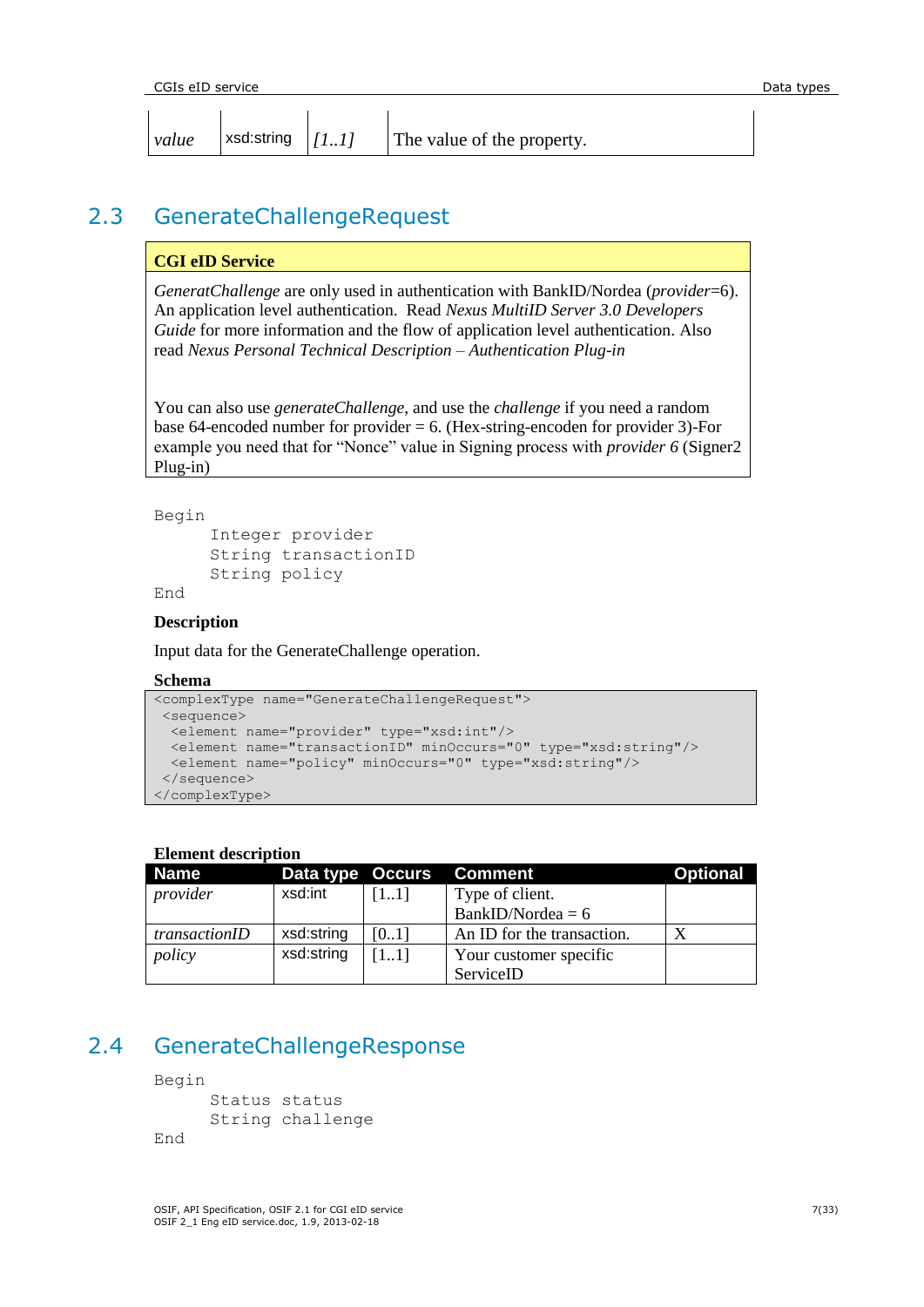# **Description**

GenerateChallengeReponse contains statuses and generated results<sup>2</sup>.

### **Schema**

```
<complexType name="GenerateChallengeResponse">
<sequence>
  <element name="status" type="impl:Status"/>
  <element name="challenge" minOccurs="0" type="xsd:string"/>
  <element name="transactionID" minOccurs="0" type="xsd:string"/>
 </sequence>
</complexType>
```

| <b>Name</b>   | Data type          | Occurs | Comment                                                                                                                                                                                                                                                                                                                                                                                 |
|---------------|--------------------|--------|-----------------------------------------------------------------------------------------------------------------------------------------------------------------------------------------------------------------------------------------------------------------------------------------------------------------------------------------------------------------------------------------|
| status        | <i>impl:status</i> | [11]   | Status for the operation.                                                                                                                                                                                                                                                                                                                                                               |
| challenge     | xsd:string         | [0.1]  | A challenge sent to the client, in<br>order to be signed, for login<br>purpose. The value should also be<br>saved in the server session and<br>used as the input data for the<br>VerifyAuthentication operation.<br>Depending on the client, the<br>challenge is encoded in the<br>following way (indexed per<br>provider).<br>Only used by BankID. The<br>challenge is Base64 encoded. |
| transactionID | xsd:string         | [01]   | An ID for the transaction.                                                                                                                                                                                                                                                                                                                                                              |

# **Element description**

# 2.5 EncodeTBSRequest

## **CGI eID Service**

 $\overline{a}$ 

*EncodeTBS* help you to prepare the text that should be signed by the client.

*TBS (*To Be Signed). Info:- for provider 5 (Telia) TBS will be URL-encoded UTF-8 and for provider 6 (BankID/Nordea) TBS will be Base-64 encoded UTF-8.

*EncodeTBS* are used in signing in an application level by all *provider* 

Begin Integer provider

<sup>2</sup> Common for all Response-types is that if the operation reports error, then all fields in Response-type will be considered optional (except status).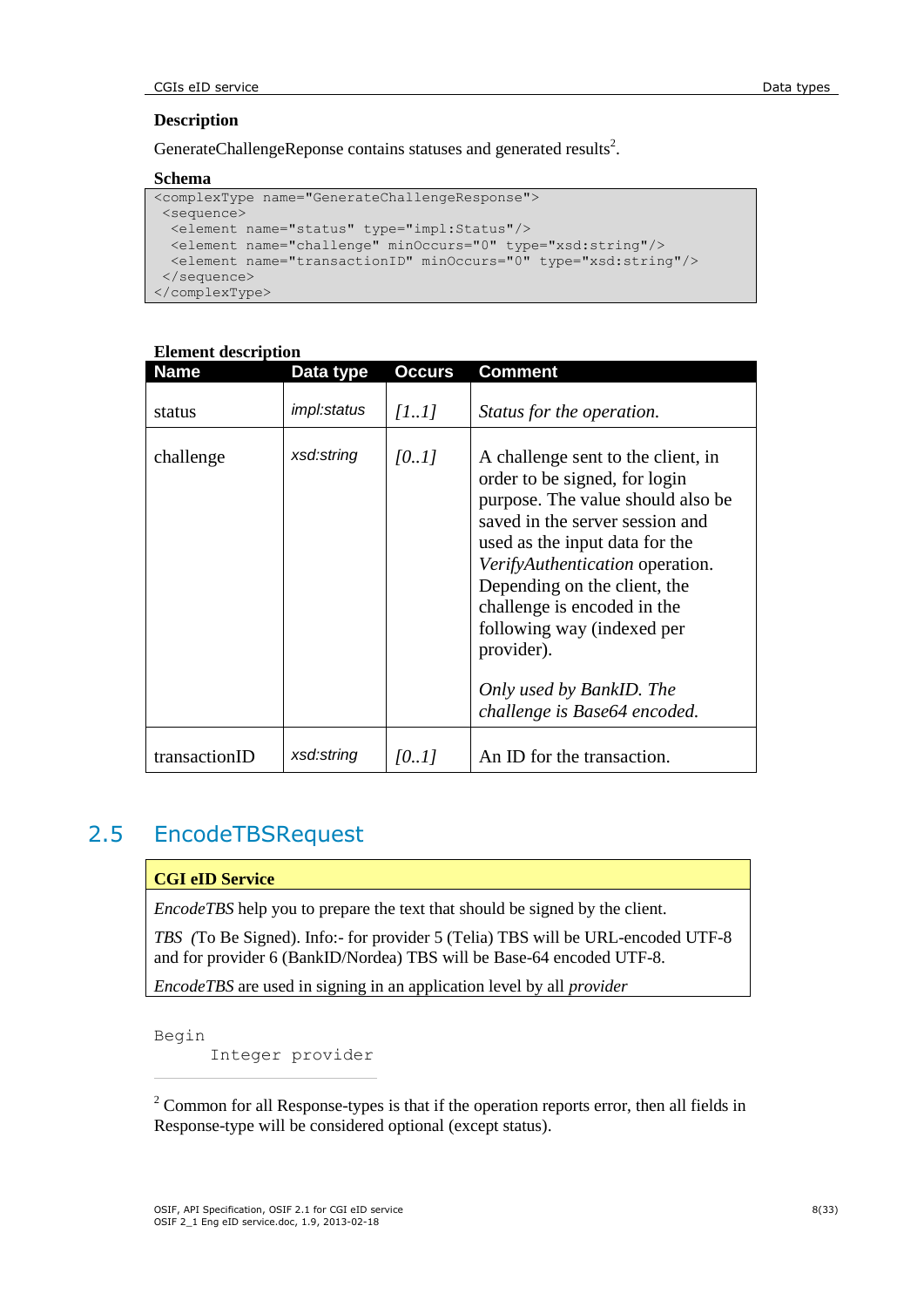**CGIs eID service Data types Data types Data types Data types** 

```
String transactionID
String policy 
String tbsText
```
End

#### **Description**

Input data to EncodeTBS-operation.

#### **Schema**

```
<complexType name="EncodeTBSRequest">
<sequence>
  <element name="provider" type="xsd:int"/>
  <element name="transactionID" minOccurs="0" type="xsd:string"/>
 <element name="policy" minOccurs="0" type="xsd:string"/>
 <element name="tbsText" type="xsd:string"/>
</sequence>
</complexType>
```
### **Element description**

| <b>Name</b>   | Data type Occurs |      | <b>Comment</b>             | <b>Optional</b> |
|---------------|------------------|------|----------------------------|-----------------|
| provider      | xsd:int          | 11   | Type of client.            |                 |
| transactionID | xsd:string       | [01] | An ID for the transaction. |                 |
| policy        | xsd:string       | [11] | Your customer specific     |                 |
|               |                  |      | ServiceID                  |                 |
| tbsText       | xsd:string       | 111  | Text to be signed.         |                 |

# 2.6 EncodeTBSResponse

Begin

```
Status status
String text
```
End

# **Description**

EncodeTBSResponse contains status and encoded text. Output from *EncodeTBS.*

#### **Schema**

```
<complexType name="EncodeTBSResponse">
<sequence>
  <element name="status" type="impl:Status"/>
  <element name="text" minOccurs="0" type="xsd:string"/>
  <element name="transactionID" minOccurs="0" type="xsd:string"/>
</sequence>
</complexType>
```

| <b>Name</b> | Data type   | <b>Occurs</b> | Comment                                                                   |
|-------------|-------------|---------------|---------------------------------------------------------------------------|
| status      | impl:status | [11]          | Status for the operation.                                                 |
| text        | xsd:string  | [0.1]         |                                                                           |
|             |             |               | A text to be sent to the client. The<br>value should also be saved in the |
|             |             |               | server session and be given as input                                      |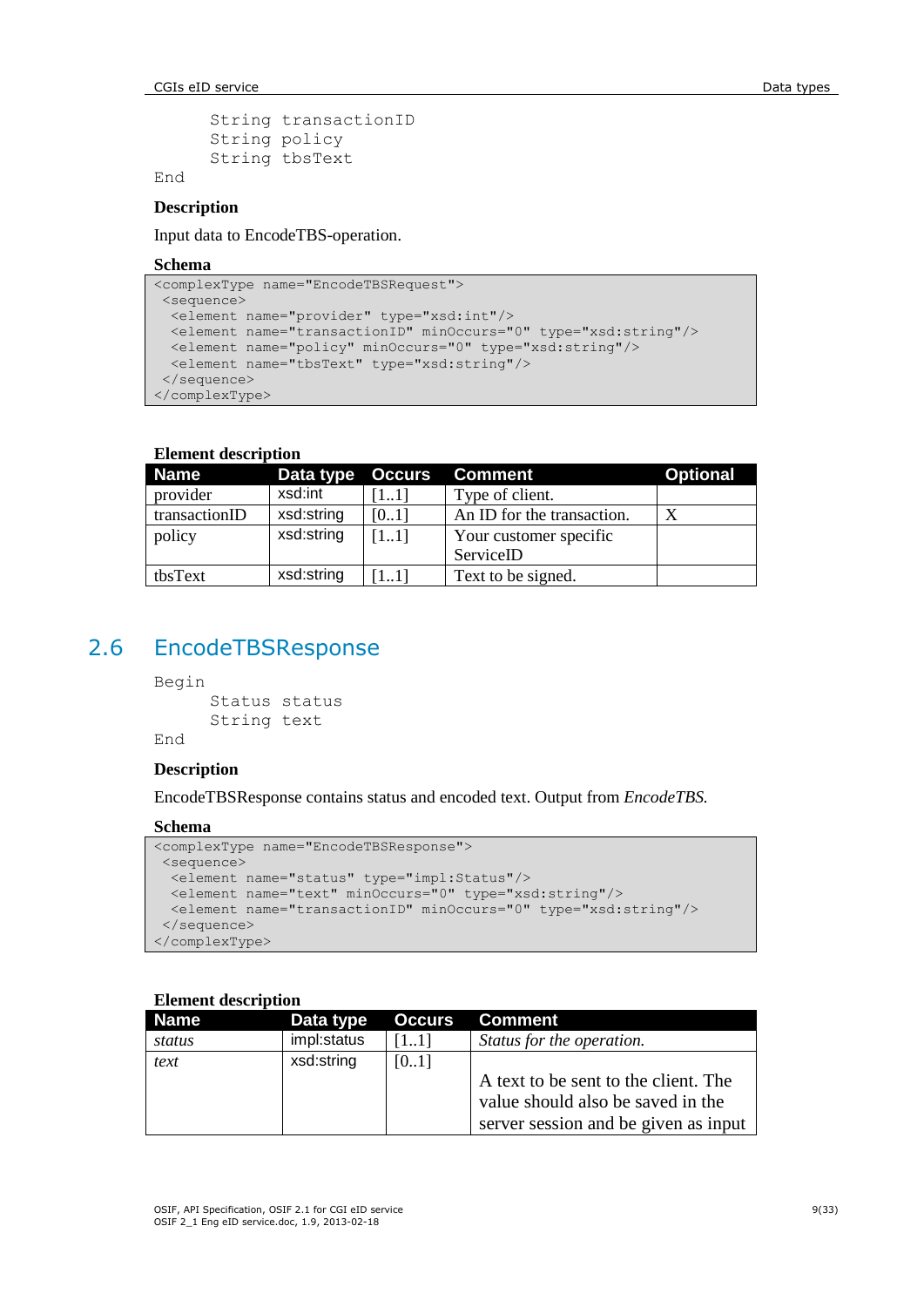|                      |            |      | data to then <i>VerifySignature</i><br>operation. Depending on the type of<br>client the conversion is performed<br>in the following way:<br>$[provider = 6 BankID/Nordea, BISP]$<br>Base64-encoded.<br>[provider=5 Telia, NetiD] HTML-<br>encoded. |
|----------------------|------------|------|-----------------------------------------------------------------------------------------------------------------------------------------------------------------------------------------------------------------------------------------------------|
| <i>transactionID</i> | xsd:string | [01] | An ID for the transaction.                                                                                                                                                                                                                          |

# 2.7 VerifyCertificateRequest

# **CGI eID Service**

*VerifyCertificate* are only used by provider 5 (Telia) in ssl-based authentications.

All CA-certificate must be installed in the Web Servers "trusted store" and the application must receive the client certificate from the Web Server. You find all CAcertificate for test and production in CGIs eID Portal.

```
Begin
```

```
Integer provider 
String transactionID
String policy 
String array certificates 
Integer checkUsage
```
End

## **Description**

Input data entry to the VerifyCertificate-operation.

### **Schema**

```
<complexType name="VerifyCertificateRequest">
<sequence>
  <element name="provider" type="xsd:int"/>
  <element name="transactionID" minOccurs="0" type="xsd:string"/>
  <element name="policy" minOccurs="0" type="xsd:string"/>
  <element name="certificates" minOccurs="1" maxOccurs="unbounded" 
type="xsd:string"/>
 <element name="checkUsage" type="xsd:int"/>
</sequence>
</complexType>
```

| <b>Name</b>          |            |      | Data type Occurs Comment   | <b>Optional</b> |
|----------------------|------------|------|----------------------------|-----------------|
| provider             | xsd:int    | 11IT | Type of client.            |                 |
| <i>transactionID</i> | xsd:string | [01] | An ID for the transaction. |                 |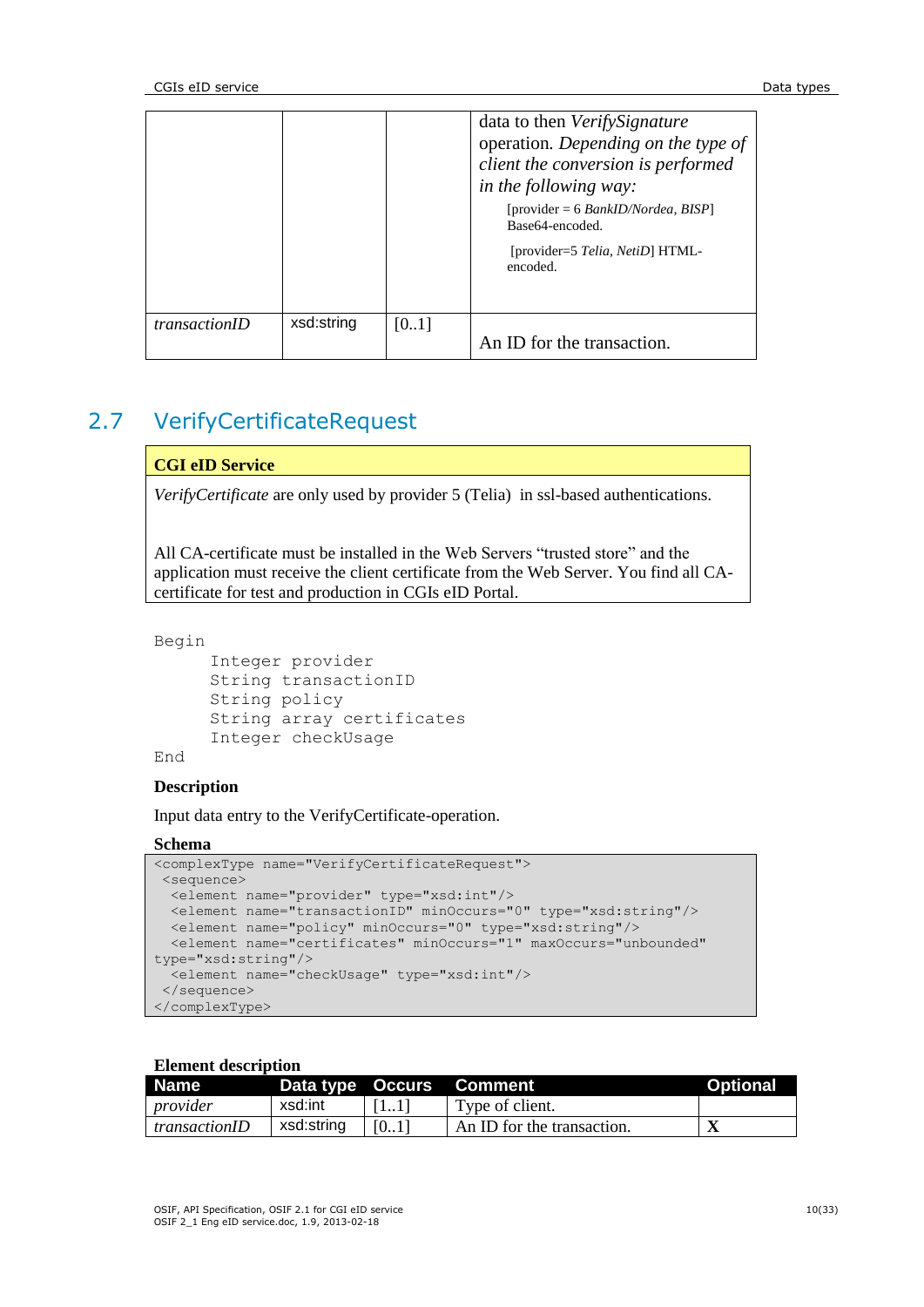CGIs eID service **Data types** and the control of the control of the control of the control of the control of the control of the control of the control of the control of the control of the control of the control of the cont

| policy       | xsd:string | [11]     | Your customer specific              |  |
|--------------|------------|----------|-------------------------------------|--|
|              |            |          | ServiceID                           |  |
| certificates | xsd:string | $[1, *]$ | One or more certificates in an      |  |
|              |            |          | array that should be sorted with    |  |
|              |            |          | the end-user certificate as element |  |
|              |            |          | $\Omega$ .                          |  |
|              |            |          | The certificates shall be Base64    |  |
|              |            |          | encoded, X509v3.                    |  |
| checkUsage   | xsd:int    | [11]     | States possible control of the      |  |
|              |            |          | certificate's keyUsage, see         |  |
|              |            |          | CheckUsage on page 22.              |  |

# **CGI eID Service**

*checkUsage* You will for a normal implementation only use "-1", then we make the keyUsage check according to the rules of each Provider.

# 2.8 VerifyCertficateResponse

Begin

```
Status status
Property Array attributes 
String userID 
String transactionID
```
End

## **Description**

VerifyCerticateResponse contains status, attributes, identity on members and identity of the transaction. Output from *VerifyCertificateRequest.*

### **Schema**

```
<complexType name="VerifyCertificateResponse">
<sequence>
  <element name="status" type="impl:Status"/>
  <element name="attributes" minOccurs="0" maxOccurs="unbounded" 
type="impl:Property"/>
  <element name="userID" minOccurs="0" type="xsd:string"/>
 <element name="transactionID" minOccurs="0" type="xsd:string"/>
 <element name="certificate" minOccurs="0" type="xsd:string"/>
</sequence>
</complexType>
```

| <b>Name</b> | Data type   | <b>Occurs</b> | <b>Comment</b>                                                          | <b>Optional</b> |
|-------------|-------------|---------------|-------------------------------------------------------------------------|-----------------|
| status      | impl:status | 11            | Status for the operation.                                               |                 |
| attributes  | xsd:string  | $[1, *]$      | One or several certificate<br>attributes, see Attributes on<br>page 20. |                 |
| userID      | xsd:string  | [01]          |                                                                         |                 |
|             |             |               | The user certificate                                                    |                 |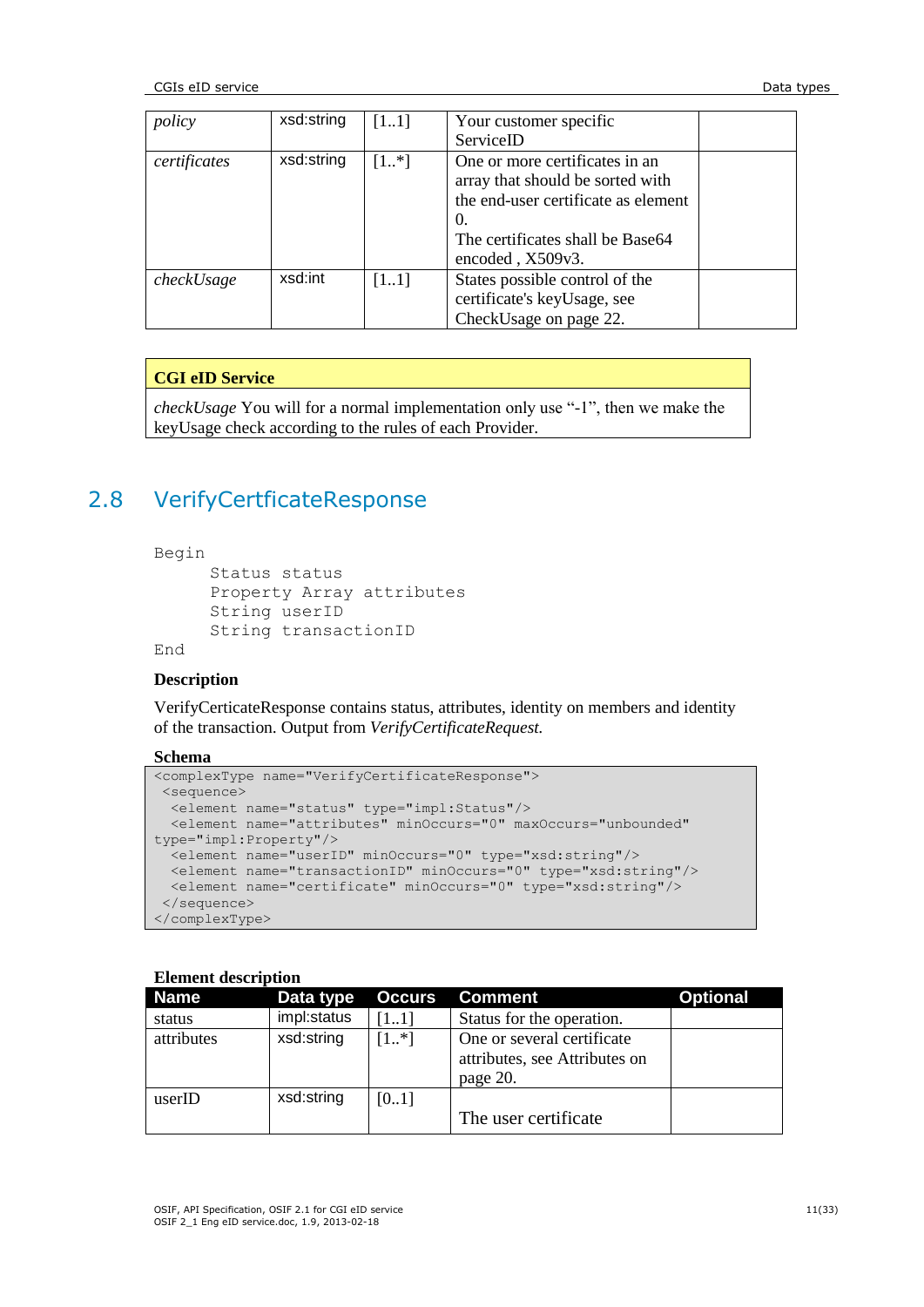| transactionID | xsd:string | [01] |                               |  |
|---------------|------------|------|-------------------------------|--|
|               |            |      | Identity of the transaction.  |  |
| certificate   | xsd:string | [01] | The user certificate: Base64- |  |
|               |            |      | encoded certificate X509 v3.  |  |

### **CGI eID Service**

*userID and certificate give the same client certificate in* Base64 encoded, 509v3. userID could be used for other things in the future, so don"t use that.

The use of certificate/*userID* are a bit of obsolete when BankID no longer have that requirement that the same certificate used in authentication, must later on be used in a process if a signing is required.

# 2.9 VerifyAuthenticationRequest

### **CGI eID Service**

*VerifyAuthentication* are normally only used in authentication with BankID/Nordea (*provider*=6) after *GenerateChallenge* and you received GetParam "signature" from Nexus Personal Authentication Plug-in.

#### Begin

```
Integer provider 
String transactionID
String policy 
String challenge 
String signature 
String host
String hiddenTbs
```
#### End

### **Description**

Input data to the VerifyAuthentication-operation.

#### **Schema**

```
<complexType name="VerifyAuthenticationRequest">
 <sequence>
  <element name="provider" type="xsd:int"/>
  <element name="transactionID" minOccurs="0" type="xsd:string"/>
  <element name="policy" minOccurs="0" type="xsd:string"/>
  <element name="challenge" type="xsd:string"/>
  <element name="signature" type="xsd:string"/>
  <element name="host" minOccurs="0" type="xsd:string"/>
   <element name="hiddenTbs" minOccurs="0" type="xsd:string"/>
</sequence>
</complexType>
```

| <b>Name</b>          |            |       | Data type Occurs Comment   | <b>Optional</b> |
|----------------------|------------|-------|----------------------------|-----------------|
| provider             | xsd:int    | 1111  | Type of client.            |                 |
| <i>transactionID</i> | xsd:string | [[01] | An ID for the transaction. |                 |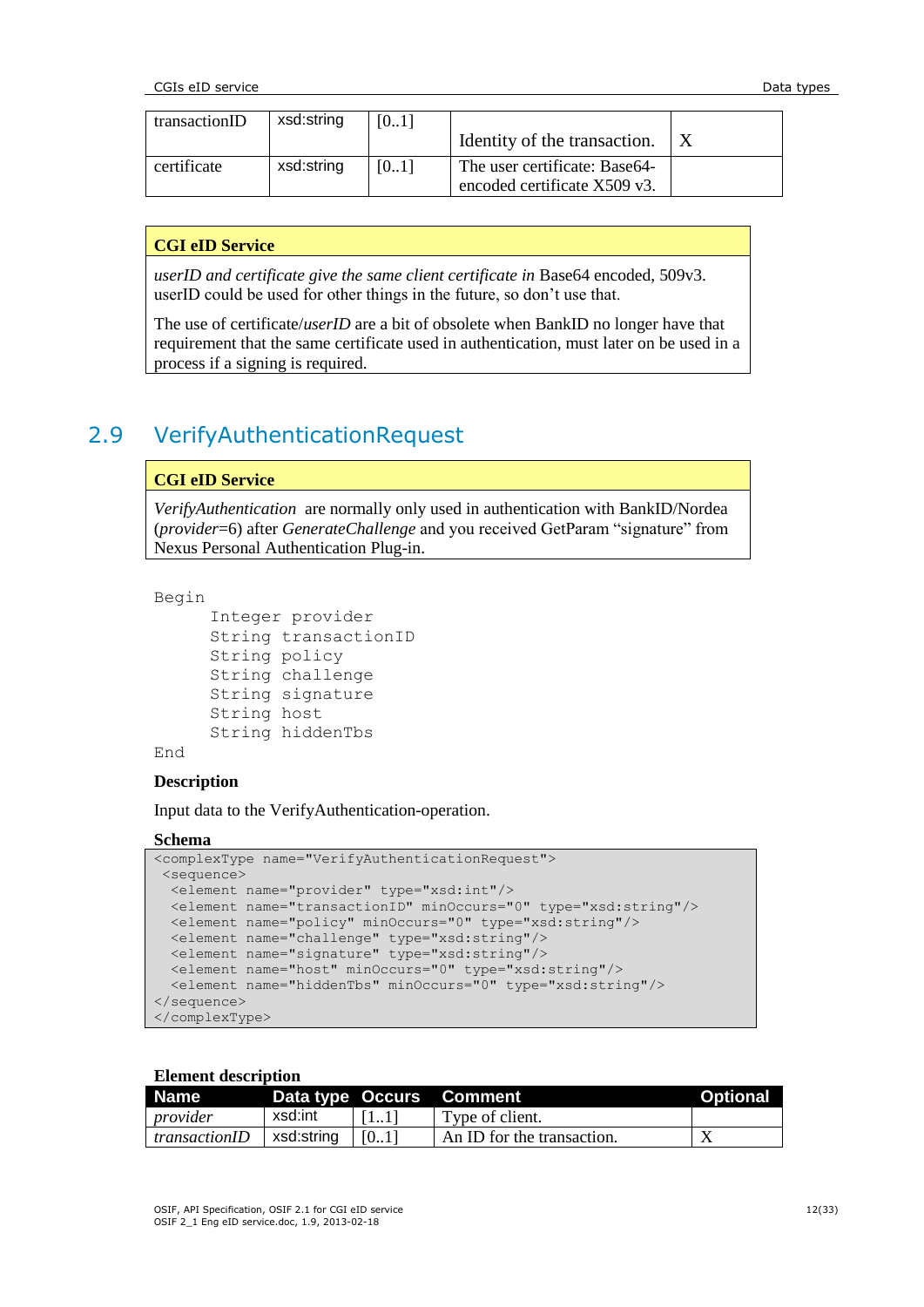| policy    | xsd:string | [11]   | Your customer specific ServiceID                                                                                                                                                                                  |   |
|-----------|------------|--------|-------------------------------------------------------------------------------------------------------------------------------------------------------------------------------------------------------------------|---|
| challenge | xsd:string | [11]   | The challenge signed by the client<br>at log-in.<br>This parameter shall come from<br>the server session and corresponds<br>to the <i>challenge</i> -parameter in<br>GenerateChallengeResponse.                   |   |
| signature | xsd:string | $[11]$ | The message returned from the<br>client. It shall be encoded as it<br>normally comes from the client:<br>[provider=6 BankID/Nordea, BISP]<br>Unencoded (string).<br>Provider=5 [Telia, NetiD] Base64-<br>encoded. |   |
| host      | xsd:string | [01]   | Name of external web server<br>(FQDN).                                                                                                                                                                            | X |
| hiddenTBS | xsd:string | [01]   | Some clients support non visible<br>data to be signed. In case that is<br>used, this parameter should<br>originate from the server session.                                                                       | X |

### **CGI eID Service**

*host* – you don't have to use this parameter. (obsolete).

*hiddenTbs* – NonVisibleData that can be signed, Function not supported by any provider today. Don"t use.

Ensure that the *challenge* stored on the server side (application) are stored for every user session and not as a global parameter.

# 2.10 VerifyAuthenticationResponse

```
Begin
```

```
Status status
String Array attributes
String userID
String transactionID
String certificate
```
End

# **Description**

VerifyAuthenticationResponse contains status, certificate attributes, the id of the user and the user certificate.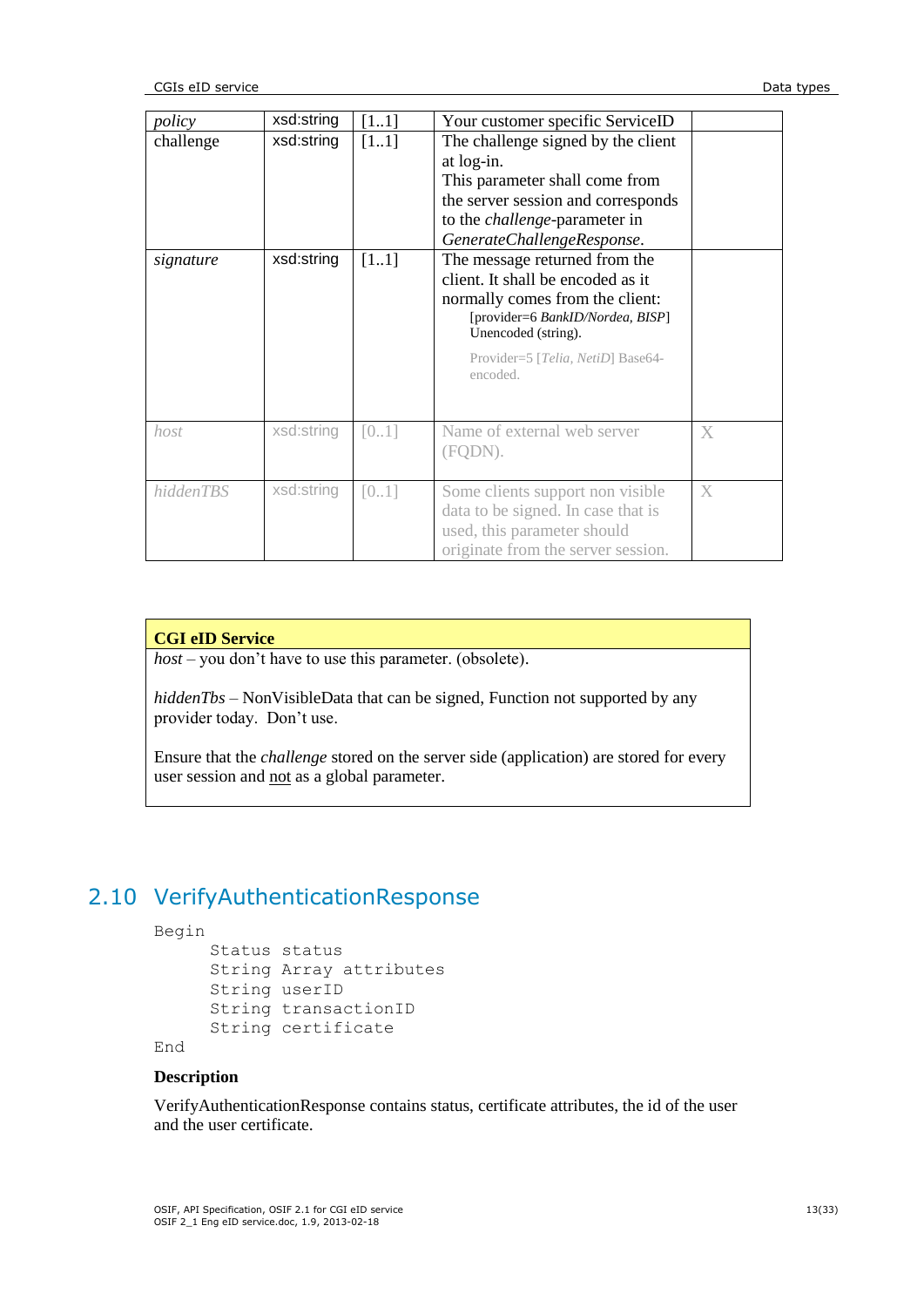**CGIs eID service Data types Data types Data types Data types** 

### **Schema**

```
<complexType name="VerifyAuthenticationResponse">
 <sequence>
  <element name="status" type="impl:Status"/>
  <element name="attributes" minOccurs="0" maxOccurs="unbounded" 
type="impl:Property"/>
  <element name="userID" minOccurs="0" type="xsd:string"/>
  <element name="transactionID" minOccurs="0" type="xsd:string"/>
  <element name="certificate" minOccurs="0" type="xsd:string"/>
</sequence>
</complexType>
```
# **Element description**

| <b>Name</b>          | Data type   | <b>Occurs</b> | <b>Comment</b>                        |
|----------------------|-------------|---------------|---------------------------------------|
| status               | impl:status | [11]          | Status for the operation.             |
| <i>attributes</i>    | xsd:string  | $[0.+]$       | Zero, one or more certificate         |
|                      |             |               | attributes. see Attributes on page 20 |
| userID               | xsd:string  | [0.1]         |                                       |
|                      |             |               | The user certificate                  |
| <i>transactionID</i> | xsd:string  | [01]          |                                       |
|                      |             |               | Identity of the transaction.          |
| certificate          | xsd:string  | [0.1]         |                                       |
|                      |             |               | The (base64-encoded $X509 \nu 3$ )    |
|                      |             |               | user certificate used to sign the     |
|                      |             |               | challenge                             |

# **CGI eID Service**

*userID* The user certificate base64 encoded. Can be used in VerifySignatureRequest to make sure that the same certificate/user that made an authentication is the same certificate/user later making a signature. If you build in this logic in your application you don"t allow the user to use another certificate in the signing process.

If you after an authentication want to make sure that the same individual later on perform a signing, we recommend you to use the different filter functionality at each signer Plug-in to only allow certificate with a specific Subject.SerialNumber to be used.

# 2.11 VerifySignatureRequest

# **CGI eID Service**

*VerifySignature* are used by all *providers* in the signing process

Begin

```
Integer provider 
String transactionID
String policy
String tbsText
```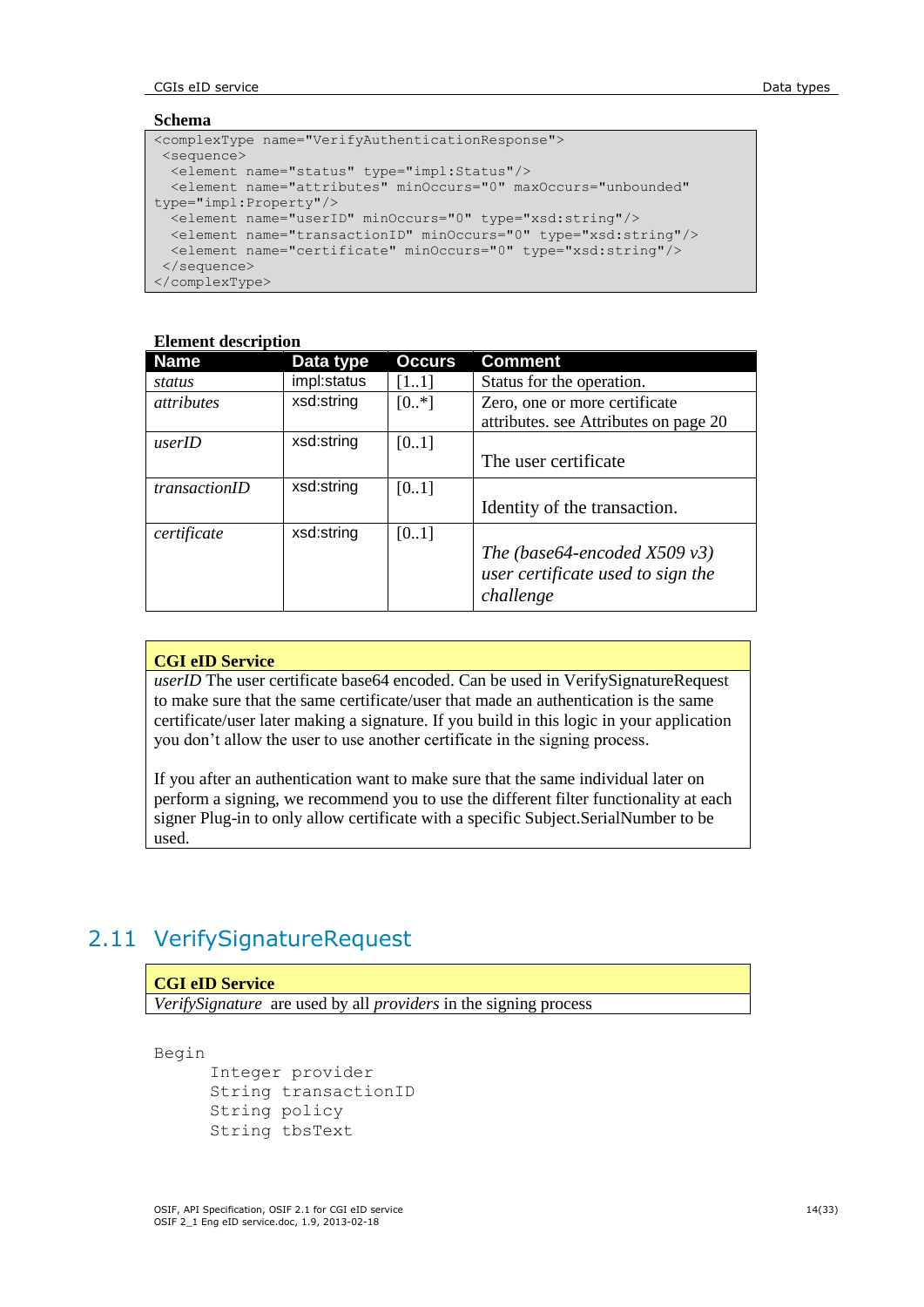```
String userID
String signature
String host
String hiddenTbs
String nonce
String file
```
# End

# **Description**

Input data to VerifySignature-operation.

#### **Schema**

```
<complexType name="VerifySignatureRequest">
 <sequence>
   <element name="provider" type="xsd:int"/>
   <element name="transactionID" minOccurs="0" type="xsd:string"/>
   <element name="policy" minOccurs="0" type="xsd:string"/>
   <element name="tbsText" type="xsd:string"/>
   <element name="userID" minOccurs="0" type="xsd:string"/>
   <element name="signature" type="xsd:string"/>
   <element name="host" minOccurs="0" type="xsd:string"/>
   <element name="hiddenTbs" minOccurs="0" type="xsd:string"/>
   <element name="nonce" minOccurs="0" type="xsd:string"/>
  <element name="file" maxOccurs="1" minOccurs="0" 
type="Base64Binary"/>
 </sequence>
</complexType>
```

| еление исметрион<br><b>Name</b> | Data type  | Occurs      | <b>Comment</b>                      | <b>Optional</b> |
|---------------------------------|------------|-------------|-------------------------------------|-----------------|
| provider                        | xsd:int    | [11]        | Type of client.                     |                 |
| transactionID                   | xsd:string | [0.1]       | An ID for the transaction.          | X               |
| policy                          | xsd:string | $[11]$      | Your customer specific              |                 |
|                                 |            |             | ServiceID                           |                 |
| tbsText                         | xsd:string | $[11]$      | Text to be signed. This             |                 |
|                                 |            |             | parameter should come from the      |                 |
|                                 |            |             | server session, and corresponds     |                 |
|                                 |            |             | to the <i>text</i> parameter in     |                 |
|                                 |            |             | EncodeTBSResponse.                  |                 |
| userID                          | xsd:string | $[0.1]^{3}$ | The value should originate from     | X               |
|                                 |            |             | the server session and              |                 |
|                                 |            |             | corresponds to the userID in        |                 |
|                                 |            |             | VerifyAuthenticationResponse.       |                 |
|                                 |            |             | If this value is included, the      |                 |
|                                 |            |             | server may check to see that the    |                 |
|                                 |            |             | authentication and signing          |                 |
|                                 |            |             | certificate corresponds.            |                 |
| signature                       | xsd:string | [11]        | Message as returned from the        |                 |
|                                 |            |             | client. This should be coded in the |                 |
|                                 |            |             | way that it normally comes from     |                 |
|                                 |            |             | the client:                         |                 |
|                                 |            |             | [provider=6 BankID/Nordea,          |                 |

### **Element description**

3 Strictly speaking, this and the previous parameter are optional *in certain cases*, but we propose that they are treated as compulsory to simplify implementation!

 $\overline{a}$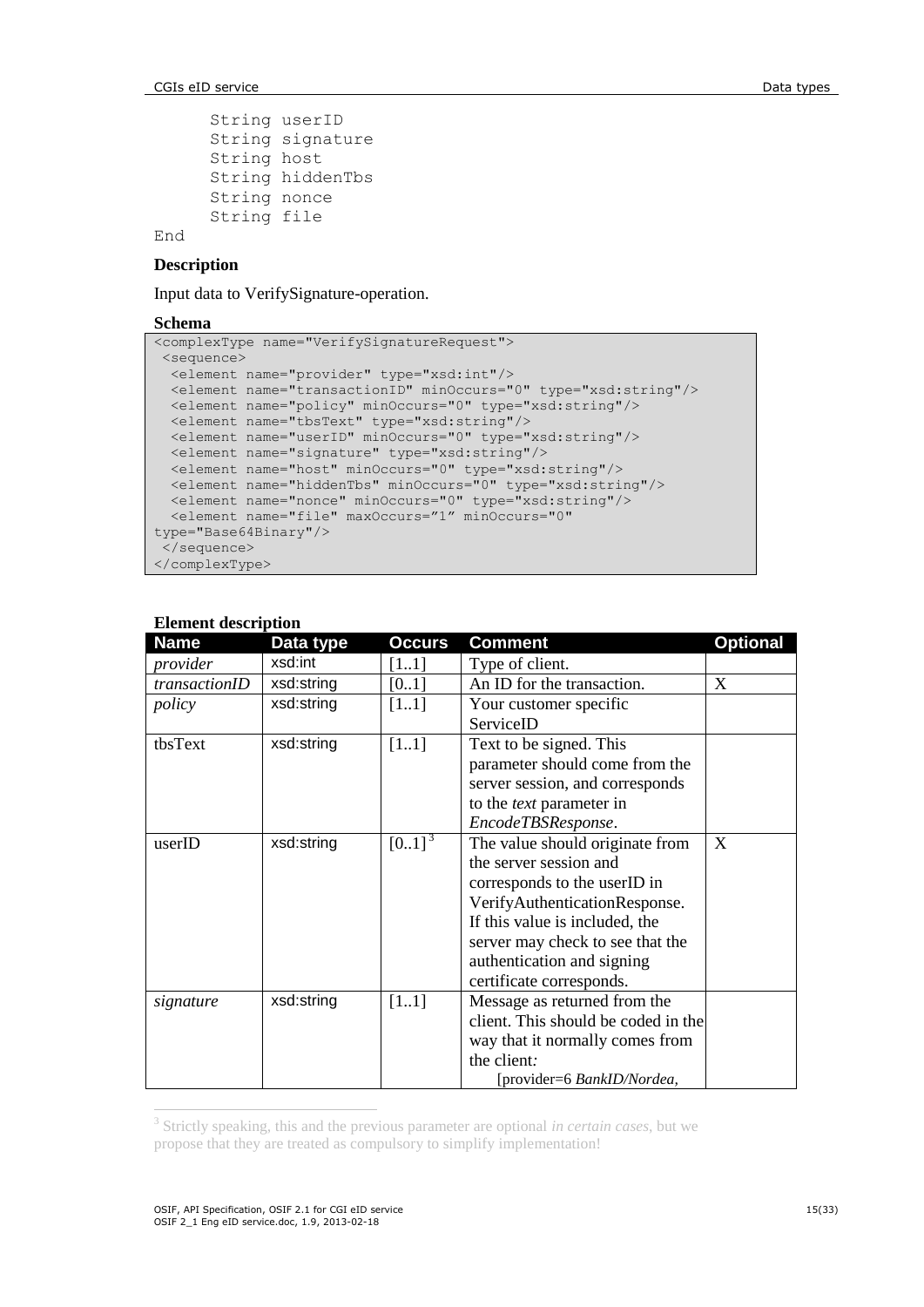|           |              |        | <i>BISP</i> ] Unencoded (string).<br>[provider=5 Telia, NetiD]<br>Base64-encoded.                                                                                                                                                       |                                                             |
|-----------|--------------|--------|-----------------------------------------------------------------------------------------------------------------------------------------------------------------------------------------------------------------------------------------|-------------------------------------------------------------|
| host      | xsd:string   | [01]   | Name of external web server<br>FODN                                                                                                                                                                                                     | X                                                           |
| hiddenTBS | xsd:string   | $[01]$ | Some clients support non<br>visible data to be signed. In case<br>that is used, this parameter<br>should originate from the server<br>session.                                                                                          | X<br>(can be used<br>for provider<br>6)                     |
| nonce     | xsd:string   | [0.1]  | Random value to complicate<br>replaying attacks. The value is<br>generated through a call to the<br>operation GenerateChallenge.<br>This parameter is mandatory for<br>BankID. this parameter sholud<br>originate from the server side. | (X)<br>(mandatory<br>for provider<br>6)                     |
| file      | Base64Binary | [0.1]  | För BankID and file signing<br>function with .pdf or .txt files.<br>(Extension to OSIF 2.1)                                                                                                                                             | (X)<br>(only for file-<br>signing<br>function in<br>BankID) |

# **CGI eID Service**

*Nonce* – this is required by provider=6 (BankID/Nordea) and its purpose is to obstruct abuse based on retransmitting transactions. You can cerate an own random number (base64 encoded) ore use a returned transactionID or Challenge?

Ensure that the *tbsText* (*EncodeTBSResponce* – *text*) stored on the server side (application) are stored for every user session and not as a global parameter.

We recommend you not to use, *userID, hiddenTBS, or host, if you don't need to.*

*File –* Is only used with BankID special file signing function. (BISP Signer2 and FileContent)

# 2.12 VerifySignatureResponse

```
Begin
```

```
status status 
Property Array attributes 
String transactionID
String certificate
```
End

## **Description**

VerifySignatureResponse contains status, attributes, identity on the transaction and certificates.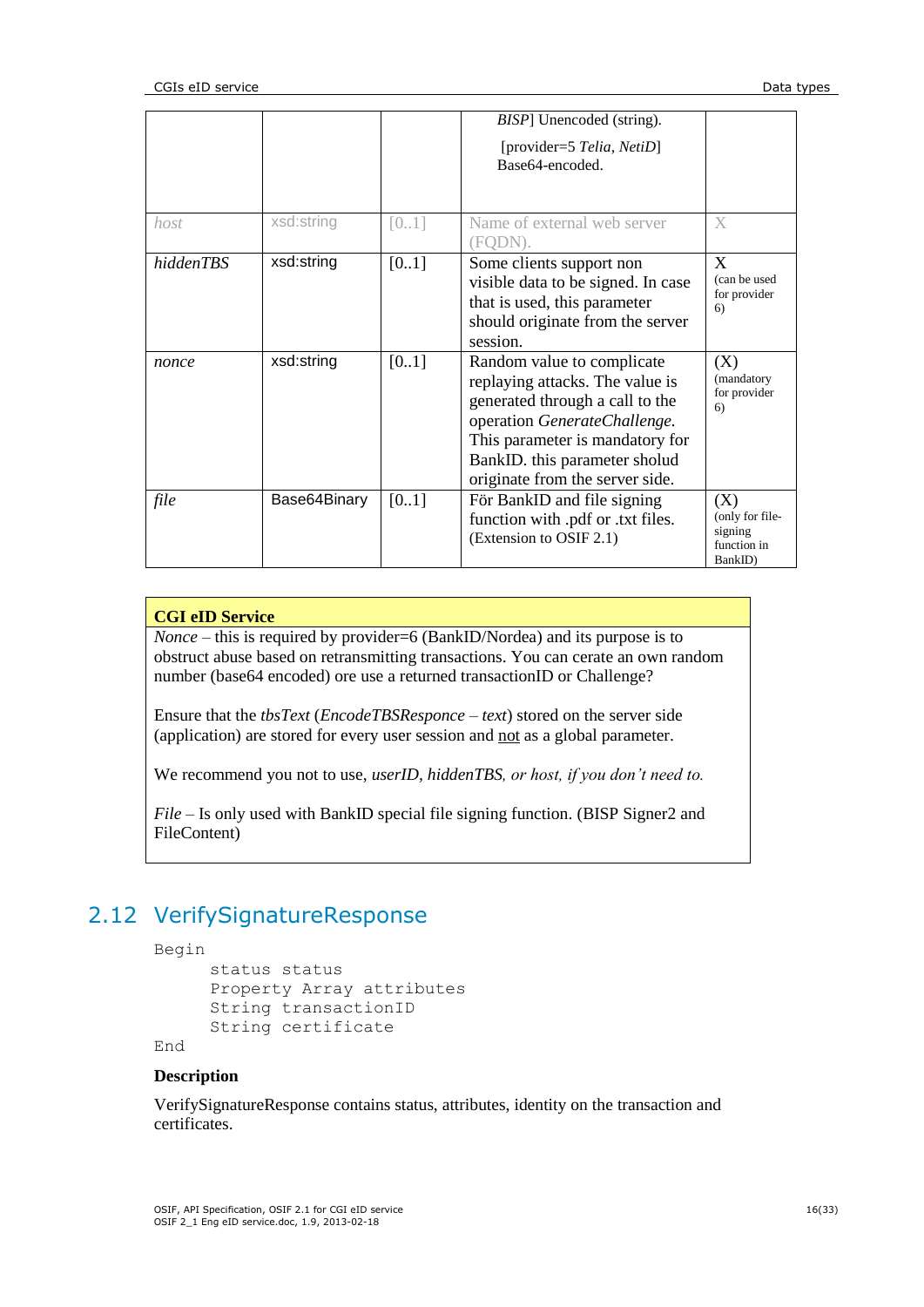**CGIs eID service Data types Data types Data types Data types Data types** 

### **Schema**

```
<complexType name="VerifySignatureResponse">
<sequence>
 <element name="status" type="impl:Status"/>
 <element name="attributes" minOccurs="0" maxOccurs="unbounded" 
type="impl:Property"/>
 <element name="transactionID" minOccurs="0" type="xsd:string"/>
 <element name="certificate" minOccurs="0" type="xsd:string"/>
</sequence>
</complexType>
```

| <b>Name</b>       | Data type   | <b>Occurs</b> | <b>Comment</b>                         |
|-------------------|-------------|---------------|----------------------------------------|
| status            | impl:status | [11]          | Status for the operation.              |
| <i>attributes</i> | xsd:string  | $[0.$ *]      | Zero, one or more certificate          |
|                   |             |               | attributes. see Attributes on page 20. |
| transactionID     | xsd:string  | [01]          |                                        |
|                   |             |               | An ID for the transaction.             |
| certificate       | xsd:string  | [01]          |                                        |
|                   |             |               | Base64-encoded certificate X509<br>v3. |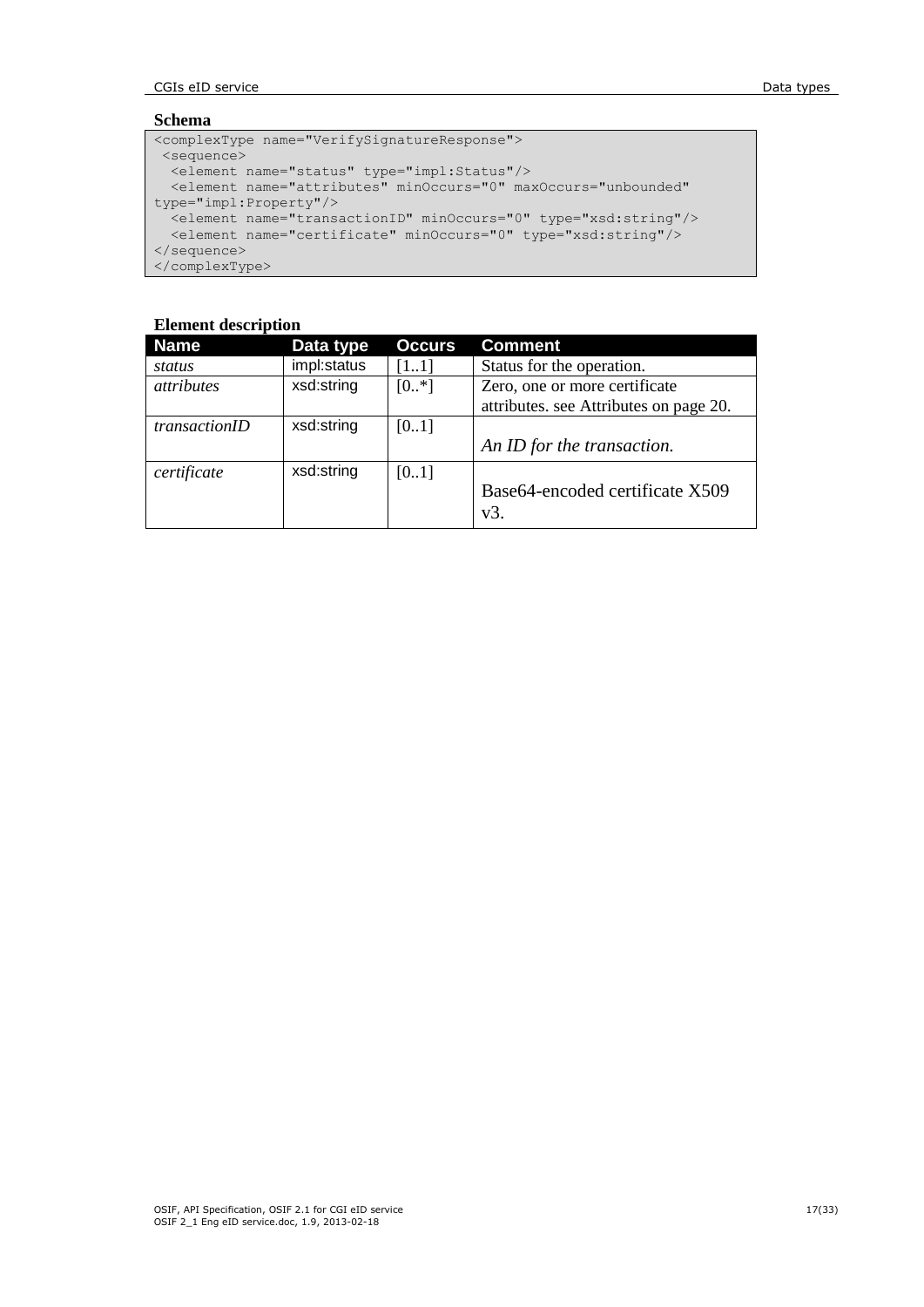# 3 Constant values

# 3.1 Provider

<span id="page-17-0"></span>The attribute is used to be able to identify the PKI client (issuer) in order to meet demands from different certificate issuers and corresponding PKI clients.

| ID             | Organisation                                      | <b>Pki-klient</b>                           | <b>Comment</b>                                                                                 |
|----------------|---------------------------------------------------|---------------------------------------------|------------------------------------------------------------------------------------------------|
| $\mathbf{1}$   | BankID - old                                      | In OSIF 2.0 BankID CBT                      | Can be used<br>instead of<br>provider 6, from<br><b>OSIF 2.1</b>                               |
| $\overline{2}$ | Nordea - old                                      | In OSIF 2.0 SmartTrust<br>Personal          | Can be used<br>instead of<br>provider 4, from<br><b>OSIF 2.1</b>                               |
| 3              | Telia - old                                       | In OSIF 2.0 VeriSign PTA                    | Can be used<br>instead of<br>provider 5, from<br>OSIF 2.1                                      |
| $\overline{4}$ | Nordea - old but<br>allowed to use until<br>2014. | <b>Nexus Personal</b>                       | Use ssl for<br>identification and<br>WebSigner plug-<br>in for signing.                        |
| 5              | Telia, SITHS,<br>SignGuard.                       | Netmaker NetID                              | Use ssl for<br>identification and<br>iid plug-in for<br>signing.                               |
| 6              | <b>BankID</b> and Nordea                          | <b>BISP</b><br>(BankID<br>Säkerhetsprogram) | use<br>Autentification<br>plug-in for<br>identification and<br>Signer2 plug-in<br>for signing. |
| 7              | BankID i mobil (BIM)<br>- old                     | <b>WPKI</b>                                 | A new BMI:api<br>exist för Mobilt<br><b>BankID</b>                                             |
| $8-19$         |                                                   |                                             | Reserved by<br>Kammarkollegiet                                                                 |

| <b>CGI eID Service</b>                         |                                  |
|------------------------------------------------|----------------------------------|
| The provider that are used in Sweden today is: |                                  |
| PKI-klient                                     | CА                               |
|                                                |                                  |
| $5 - Net$ iD                                   | Telia, (SITH, Steria, SignGuard) |
| $6 -$ Personal 4.18 (BISP)                     | <b>BankID and Nordea</b>         |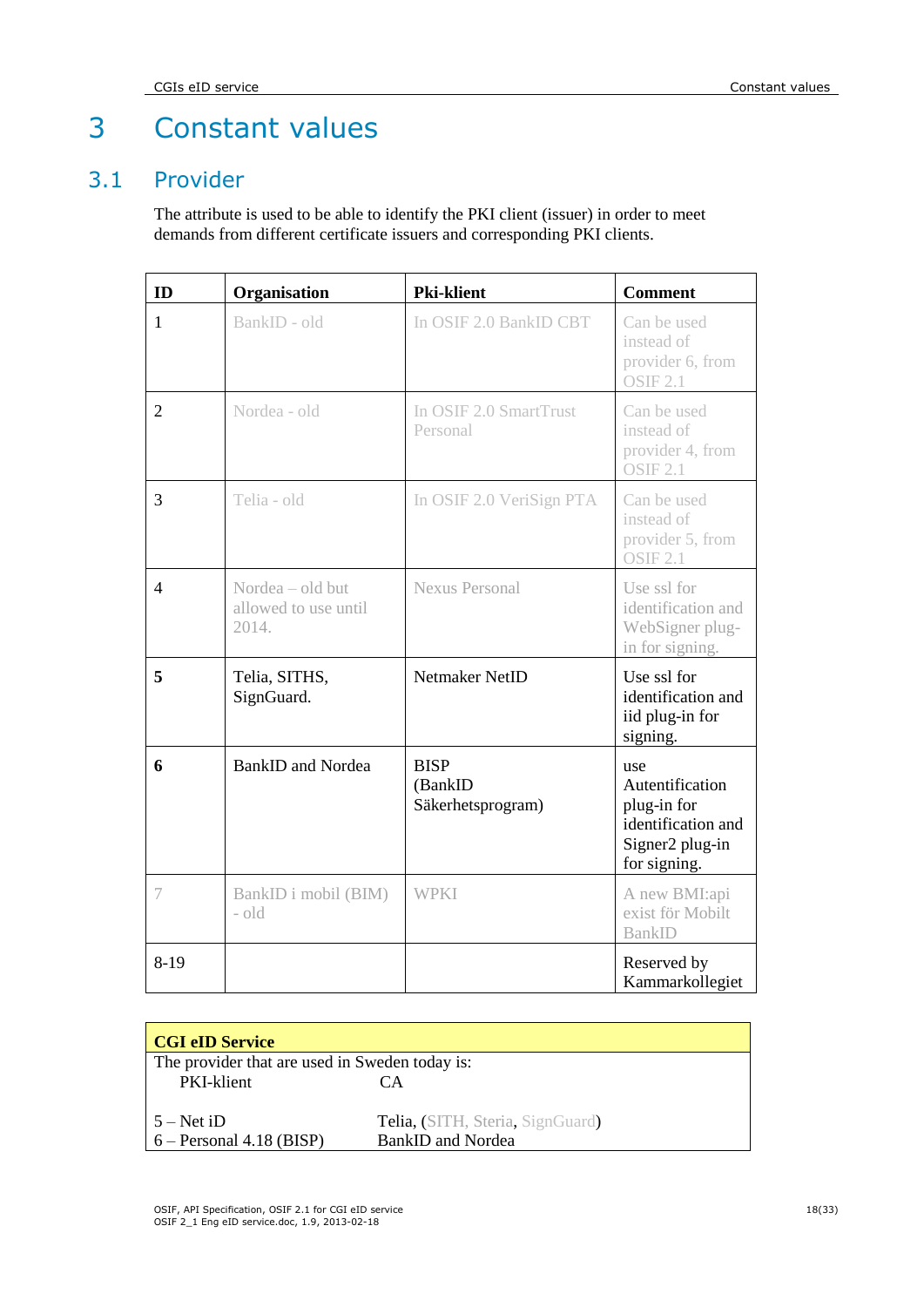Special provider: (pleas consult with CGI before use) 33 for "challenge" based authentication with Telia and NetiD

More information about each (pki-klient) *provider* do you find in CGIs eID Portal.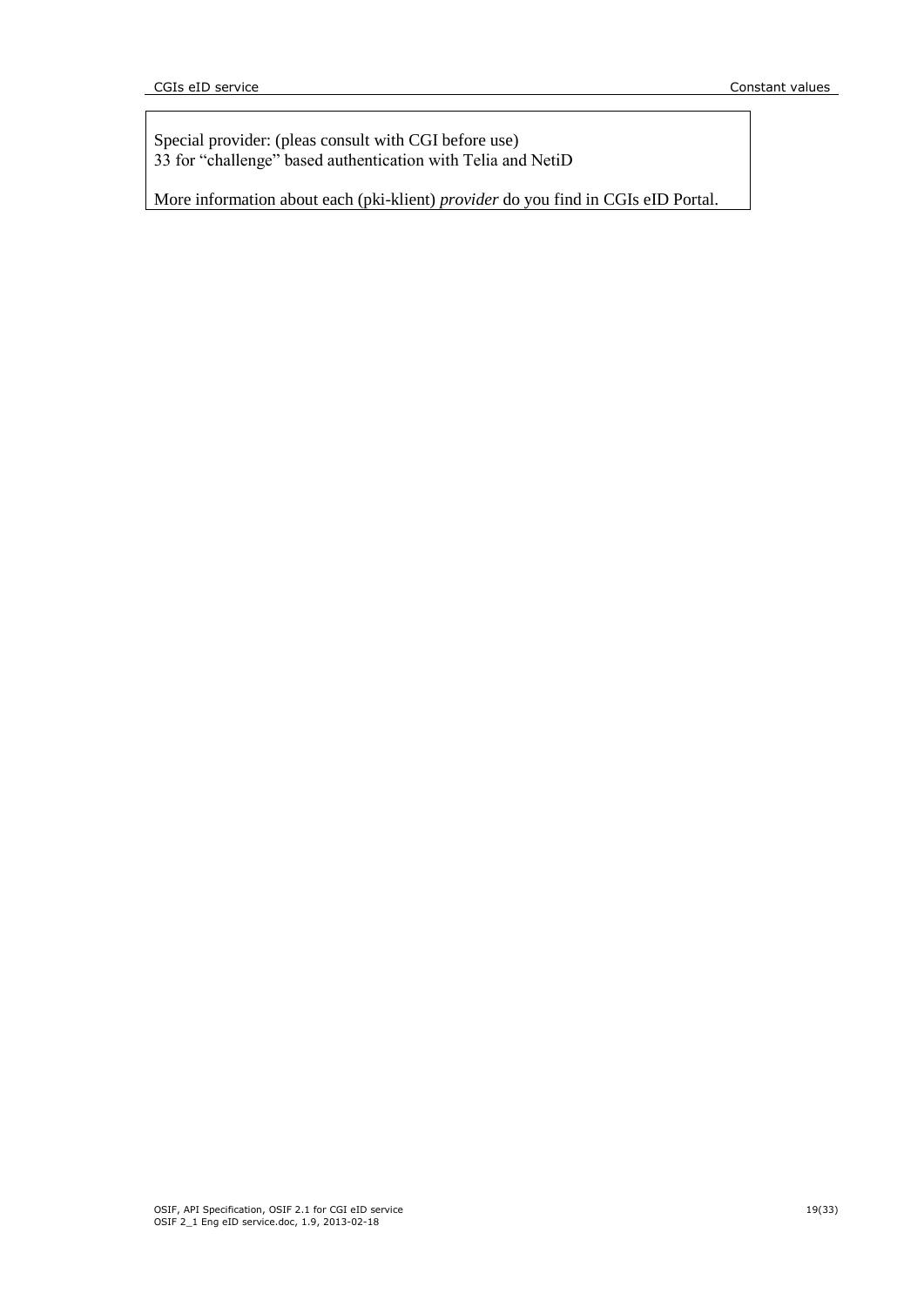# 3.2 Attributes

<span id="page-19-0"></span>Names that are used in attributes.

| <b>Name</b>                    | <b>Description</b>                                               | <b>Comment</b>              |
|--------------------------------|------------------------------------------------------------------|-----------------------------|
| SerialNumber                   | Client certificate serial number                                 |                             |
| Issuer.CommonName              | Name of CA                                                       |                             |
| <b>Issuer.OrganizationName</b> | Organization name of CA                                          |                             |
| Issuer.CountryName             | Country for CA                                                   |                             |
|                                |                                                                  |                             |
| Subject.CommonName             | Name (given name and surname)                                    |                             |
| Subject.GivenName              | All given names                                                  |                             |
| Subject.Surname                | Surname                                                          |                             |
| Subject.SerialNumber           | Swedish social security number<br>(personnummer)                 |                             |
| Subject.CountryName            | Country                                                          |                             |
|                                |                                                                  |                             |
| Expiredate <sup>4</sup>        | Date when the certificate expires                                |                             |
| <b>NotBeforeDate</b>           | Creation time for the certificate                                |                             |
|                                |                                                                  |                             |
| securitylevel.level            | level 1-4                                                        |                             |
| securitylevel.description      | Eg. SoftwarePKI, SmartcardPKI,<br>MobileTwofactorContract (wpki) |                             |
| validation.type                | Revocation by OSIF or CRL                                        |                             |
| validation.response            | OCSP-receipt or information about<br>the CRL that been used.     |                             |
| validation.ocsp.response       | Do not use. Will be removed.                                     |                             |
| usercert.subject.title         |                                                                  | If included<br>e-tjänsteleg |
| usercert.subject.emailAddress  | e-mail adress                                                    | If included<br>e-tjänsteleg |
| usercert.subject.localityName  | Geographic location.                                             | If included<br>e-tjänsteleg |
| Subject.OrganizationName       | Name of the organisation                                         | e-tjänsteleg                |

 <sup>4</sup> The date format is YYYYMMDDHHMMSSZ, ex: 20040616135825Z. Z states that the time to be stated in Greenwich Mean Time (GMT).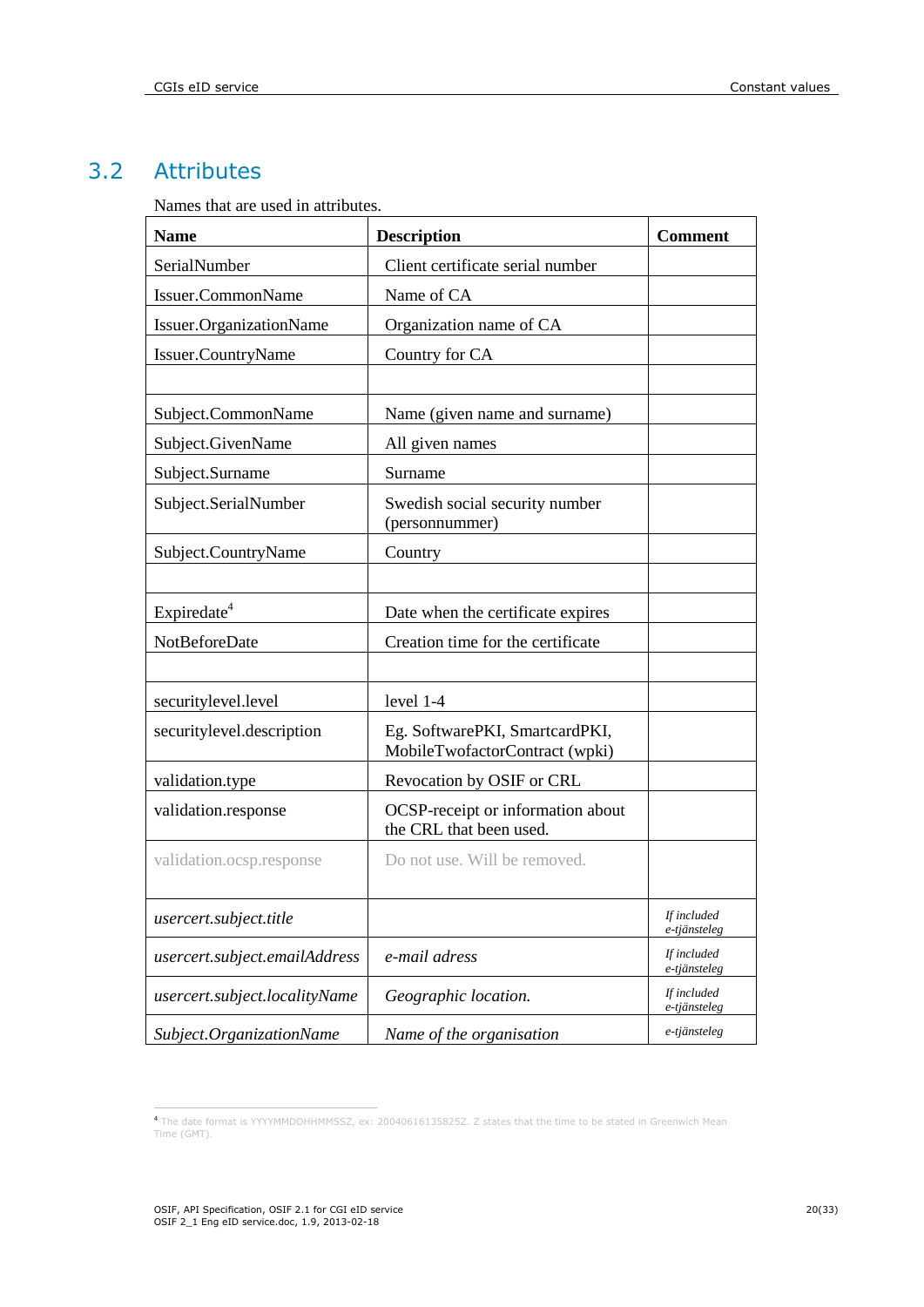### **CGI eID Service**

For "Svensk e-legitimation" are the following attributes normal of interest.

*Attribut Description Example*<br>Subject.CommoneName (CN) Name *Agda An* Subject.CommoneName (CN) Name Agda Andersson Subject.GivenName (G) All given names Agda Subject.Surname (SN) Surename Andersson Subject.SerialNumber "personnummer" 188803099368 Subject.ContryName (C) country SE

Securitylevel information can be used if you want to restrict access rights based on authentication level. We use level 3 and 4. Level 3 – for all soft certificates and level 4 for certificate on pki-cards.

Validation.response. That should be saved. It is a base64 data receipt including timestamp, hash value of document, nonce, status and are signed by OCSP responder if validation.type=OCSP. Other vise there are information about the CRL that been used. This can be used as legal evidence. (about 1kb Base64 encoded data)

*In Sweden there exist personal organization certificates for employees that can be used in some e-services. (Steria and SITHS).*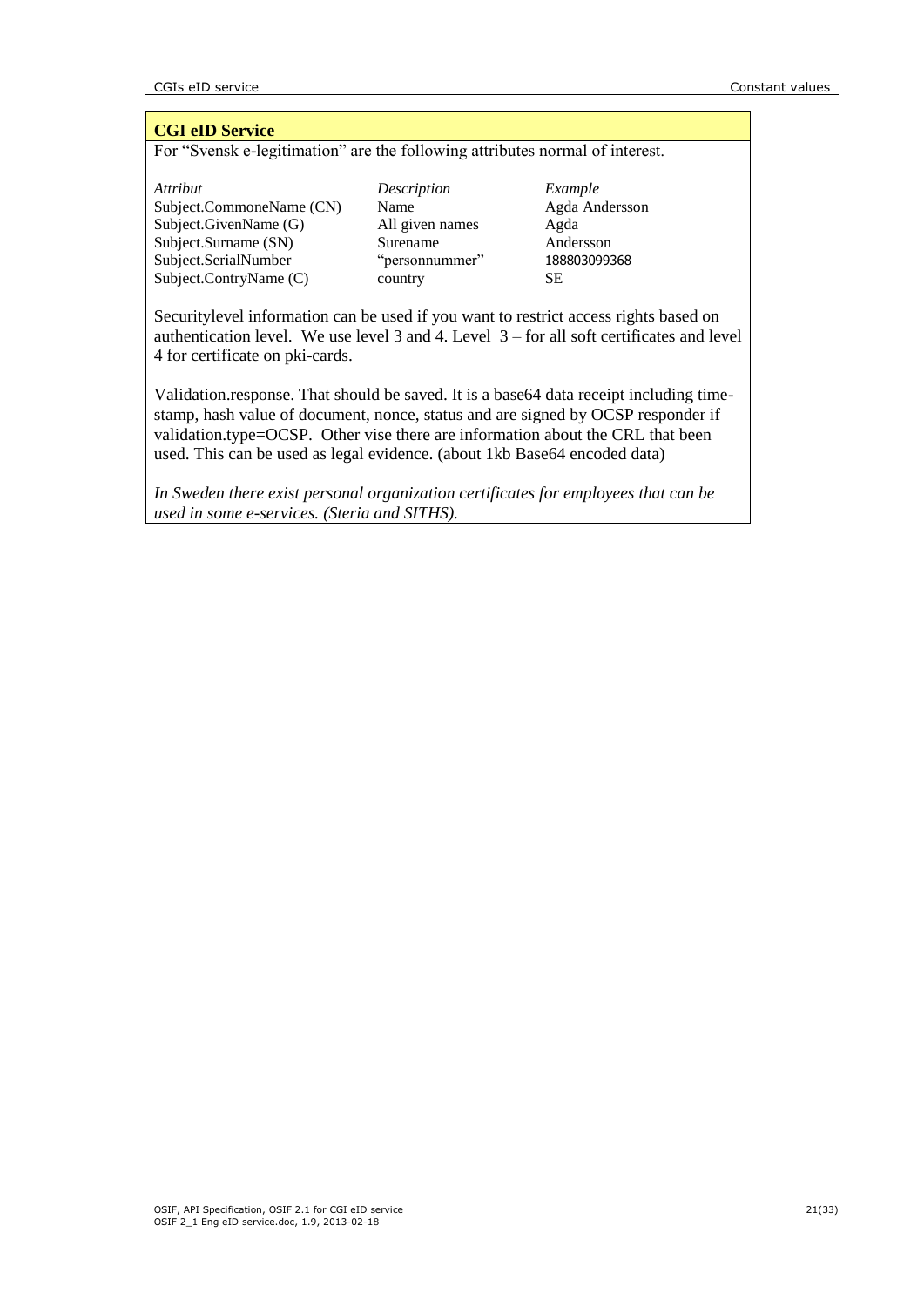# 3.3 CheckUsage

<span id="page-21-0"></span>CheckUsage is used in order to indicate a possible check of keyUsage in the certificate.

| <b>Value</b>   | value                                                    |
|----------------|----------------------------------------------------------|
| $\Omega$       | No control is carried out                                |
| 1              | Digital Signature                                        |
| 2              | NonRepudiation                                           |
| $\overline{4}$ | KeyEncipherment                                          |
| 8              | DataEncipherment                                         |
| 16             | KeyAgreement                                             |
| 32             | KeyCertSign                                              |
| 64             | CRLSign                                                  |
| 128            | EncipherOnly                                             |
| 256            | DecipherOnly                                             |
| $-1$           | (Provider specific). This is what you normally will use. |

# **CGI eID Service**

*checkUsage* You will only use "-1", then we make the keyUsage check according to the rules of the Provider.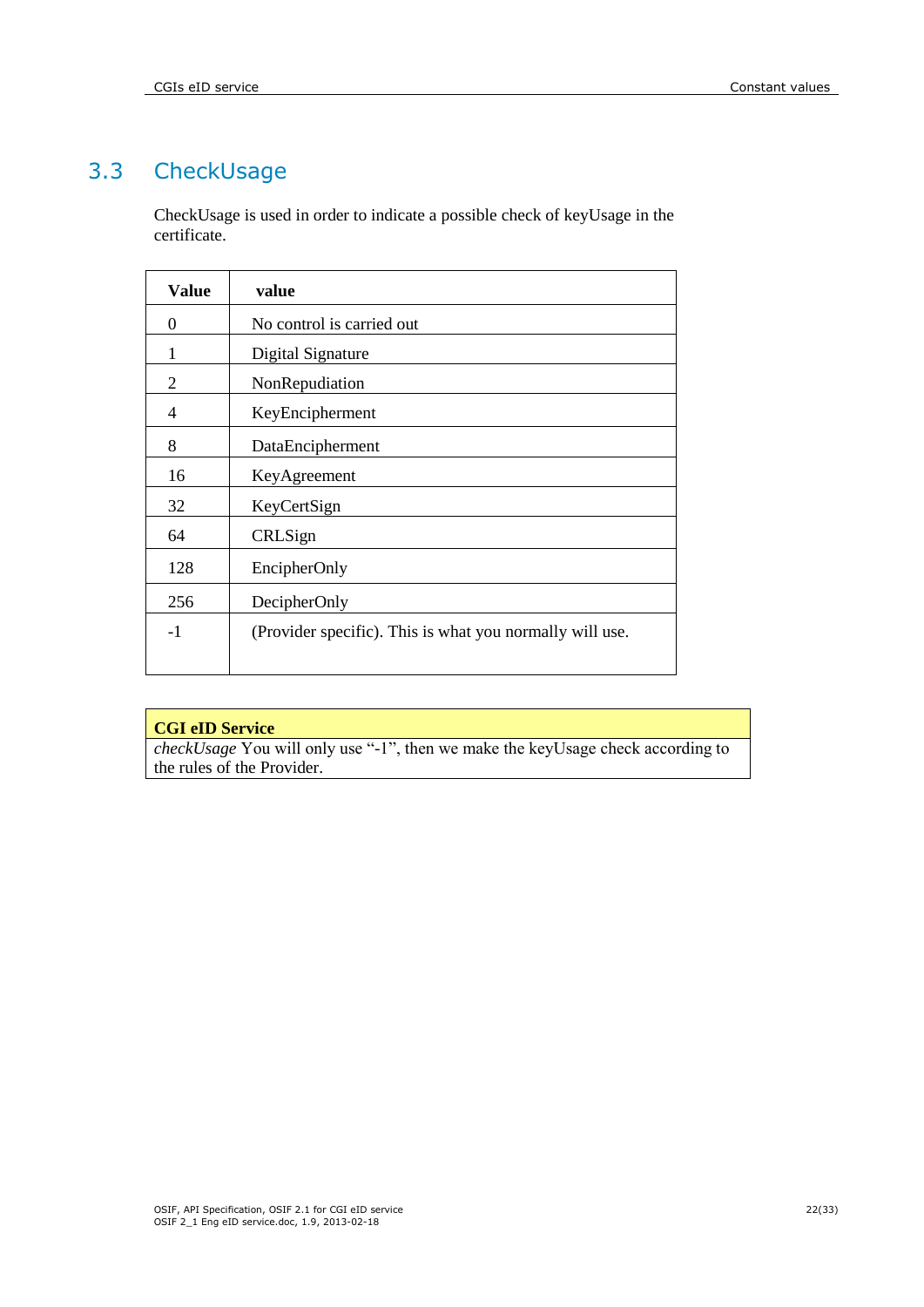# 4 Operations

# 4.1 GenerateChallenge (only used for BankID)

### **Syntax**

GenerateChallengeResponse

GenerateChallenge(GenerateChallengeRequest request)

### **Description**

Generates a challenge (random number) that is used at authentication and encodes it in accordance with client requirements.

#### **Schema**

```
<wsdl:operation name="GenerateChallenge">
    <wsdlsoap:operation soapAction="GenerateChallenge"/>
   <wsdl:input name="GenerateChallengeInput">
      <wsdlsoap:body use="literal"/>
    </wsdl:input>
    <wsdl:output name="GenerateChallengeOutput">
      <wsdlsoap:body use="literal"/>
    </wsdl:output>
</wsdl:operation>
```
### **Parameters**

| <b>Name</b> | <b>Description</b>                           |
|-------------|----------------------------------------------|
| request     | Input data. See documentation for data types |

### **Returns**

Compound data type that contains information about the operation. See documentation for data type *GenerateChallengeResponse*

# 4.2 EncodeTBS

### **Syntax**

EncodeTBSResponse

EncodeTBS(EncodeTBSRequest request)

#### **Description**

Convert text for the signature component in accordance with client requirements.

#### **Schema**

```
<wsdl:operation name="EncodeTBS">
   <wsdlsoap:operation soapAction="EncodeTBS"/>
   <wsdl:input name="EncodeTBSInput">
      <wsdlsoap:body use="literal"/>
    </wsdl:input>
    <wsdl:output name="EncodeTBSOutput">
     <wsdlsoap:body use="literal"/>
    </wsdl:output>
</wsdl:operation>
```
#### **Parameters**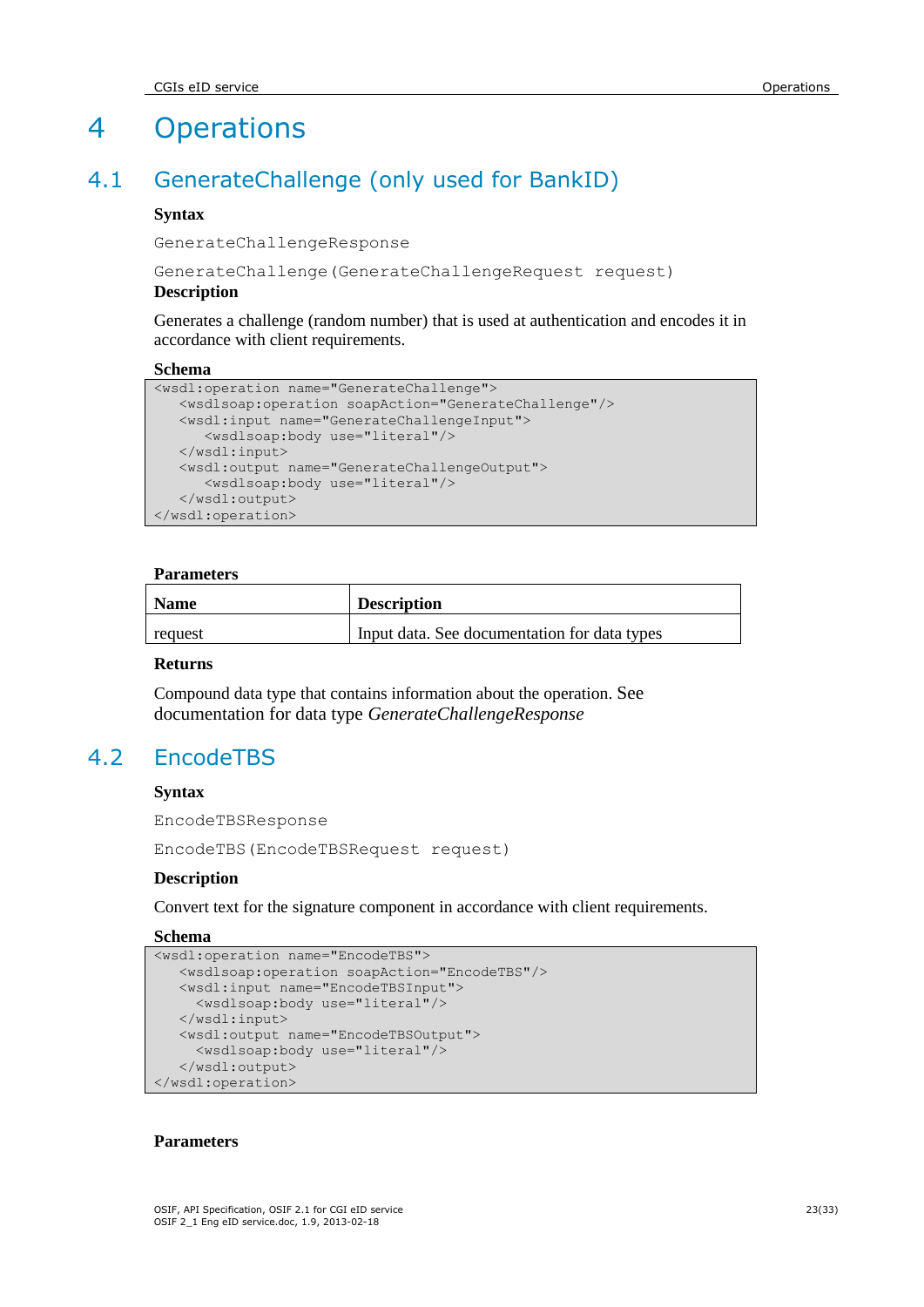| <b>Name</b> | <b>Description</b>                           |
|-------------|----------------------------------------------|
| Request     | Input data. See documentation for data types |

#### **Returns**

Compound data type that contains information about the operation. See documentation for data type *EncodeTBSResponse*.

# 4.3 VerifyCertificate

Syntax

VerifyCertificateResponse

VerifyCertficate (VerifyCertificateRequest request)

### **Description**

Verifies a certificate chain.

#### **Schema**

```
<wsdl:operation name="VerifyCertificate">
   <wsdlsoap:operation soapAction="VerifyCertificate"/>
    <wsdl:input name="VerifyCertificateInput">
      <wsdlsoap:body use="literal"/>
   </wsdl:input>
    <wsdl:output name="VerifyCertificateOutput">
      <wsdlsoap:body use="literal"/>
    </wsdl:output>
</wsdl:operation>
```
#### **Parameters**

| <b>Name</b> | <b>Description</b>                           |
|-------------|----------------------------------------------|
| Request     | Input data. See documentation for data types |

#### **Returns**

Compound data type that contains information about the operation. See documentation for data type *VerifyCertificateResponse.*

# 4.4 VerifyAuthentication

#### **Syntax**

VerifyAuthenticationResponse

```
VerifyAuthentication (VerifyAuthenticationRequest 
request)
```
# **Description**

Verifies signature sent from the client upon authentication of user.

## **Schema**

```
<wsdl:operation name="VerifyAuthentication">
   <wsdlsoap:operation soapAction="VerifyAuthentication"/>
   <wsdl:input name="VerifyAuthenticationInput">
```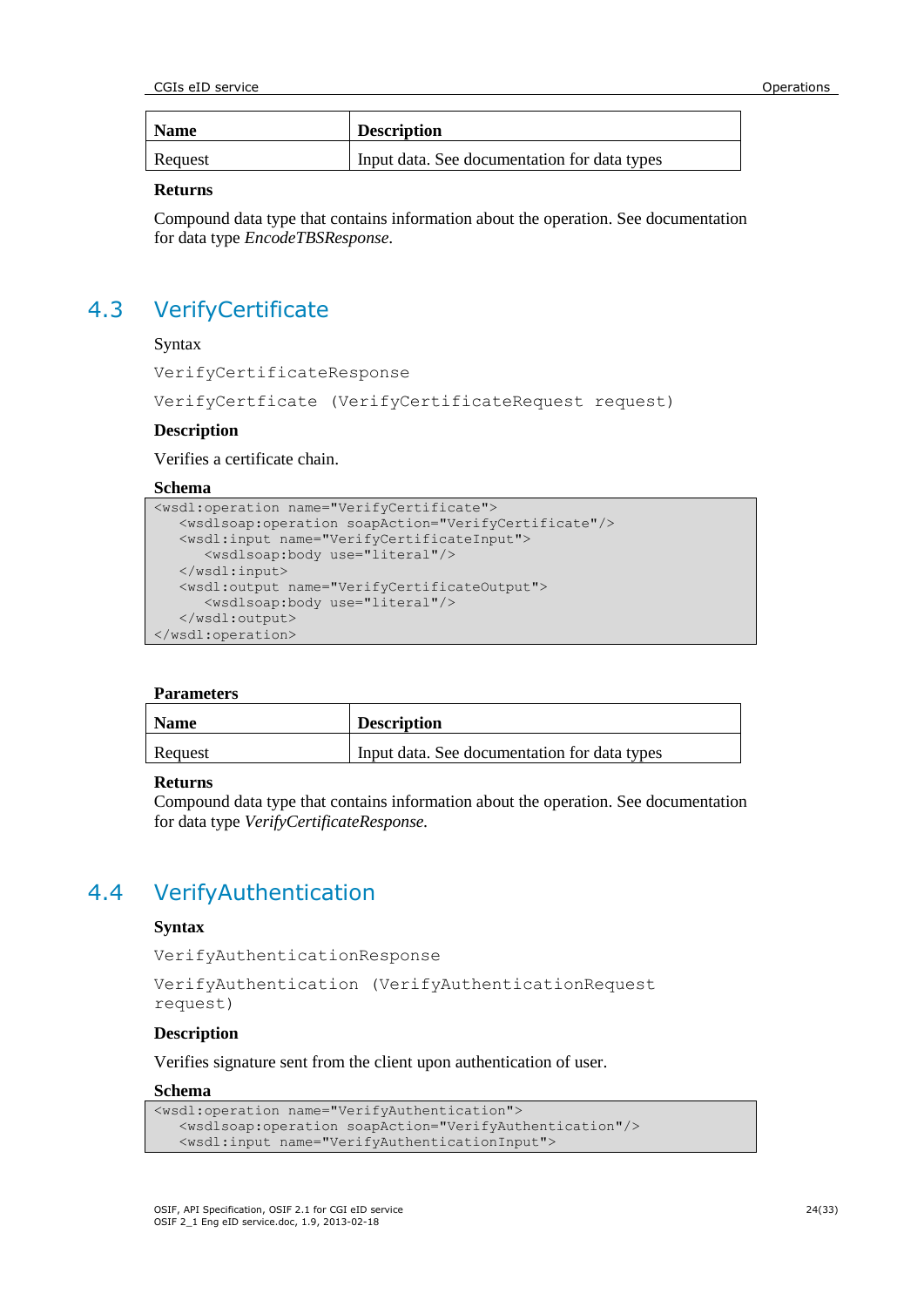CGIs eID service Operations

```
 <wsdlsoap:body use="literal"/>
    </wsdl:input>
   <wsdl:output name="VerifyAuthenticationOutput">
       <wsdlsoap:body use="literal"/>
    </wsdl:output>
</wsdl:operation>
```
### **Parameters**

| <b>Name</b> | <b>Description</b>                           |
|-------------|----------------------------------------------|
| Request     | Input data. See documentation for data types |

### **Returns**

Compound data type that contains information about the operation. See documentation for data type *VerifyAuthenticationResponse*.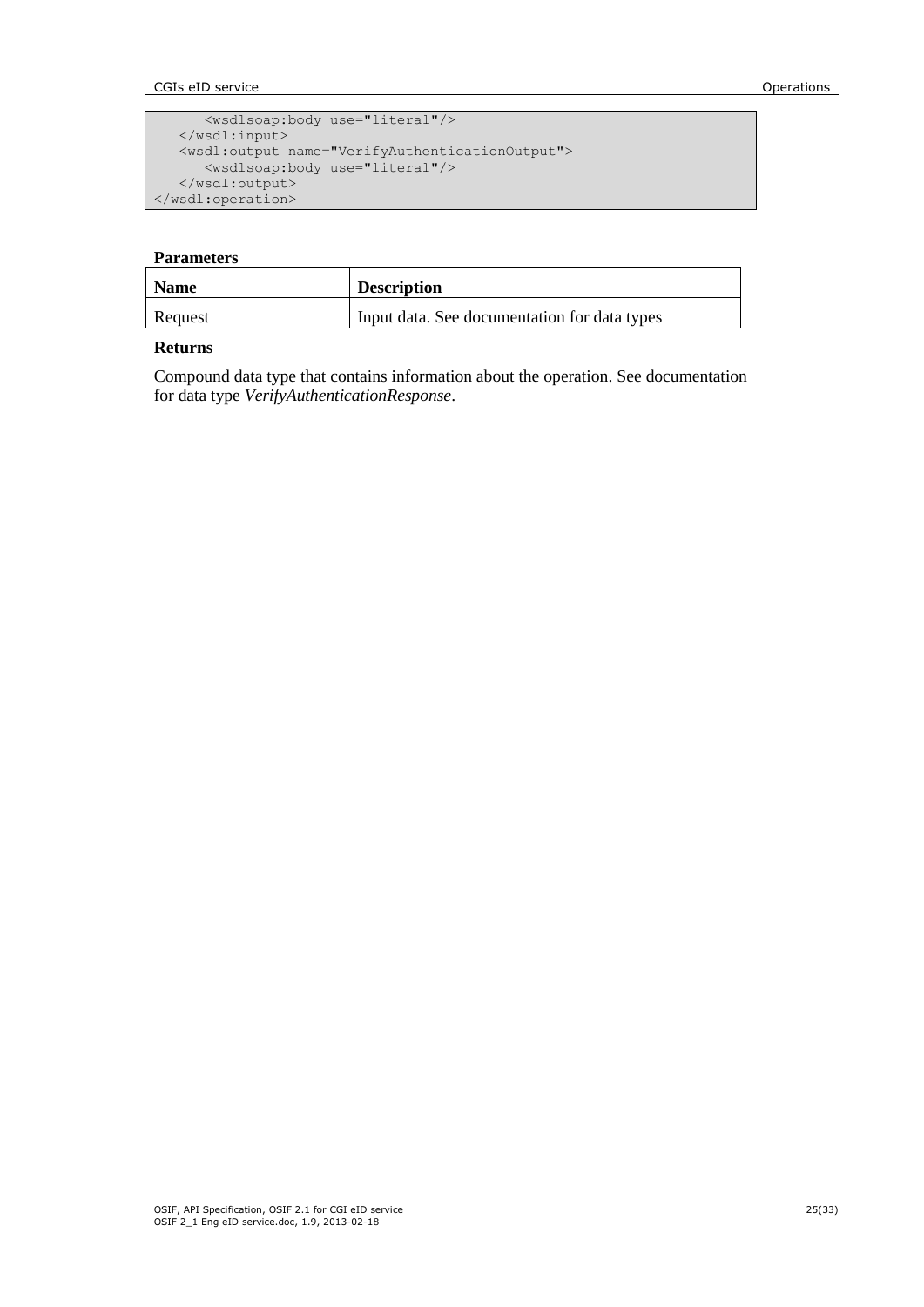# 4.5 VerifySignature

# **Syntax**

VerifySignatureResponse

VerifySignature(VerifySignatureRequest request)

## **Description**

Verifies signature sent from the client when signing text.

### **Schema**

```
<wsdl:operation name="VerifySignature">
   <wsdlsoap:operation soapAction="VerifySignature"/>
   <wsdl:input name="VerifySignatureInput">
      <wsdlsoap:body use="literal"/>
   </wsdl:input>
   <wsdl:output name="VerifySignatureOutput">
      <wsdlsoap:body use="literal"/>
    </wsdl:output>
</wsdl:operation>
```
### **Parameters**

| <b>Name</b> | <b>Description</b>                           |
|-------------|----------------------------------------------|
| Request     | Input data. See documentation for data types |

### **Returns**

Compound data type that contains information about the operation.

See documentation for data type *VerifySignatureResponse*.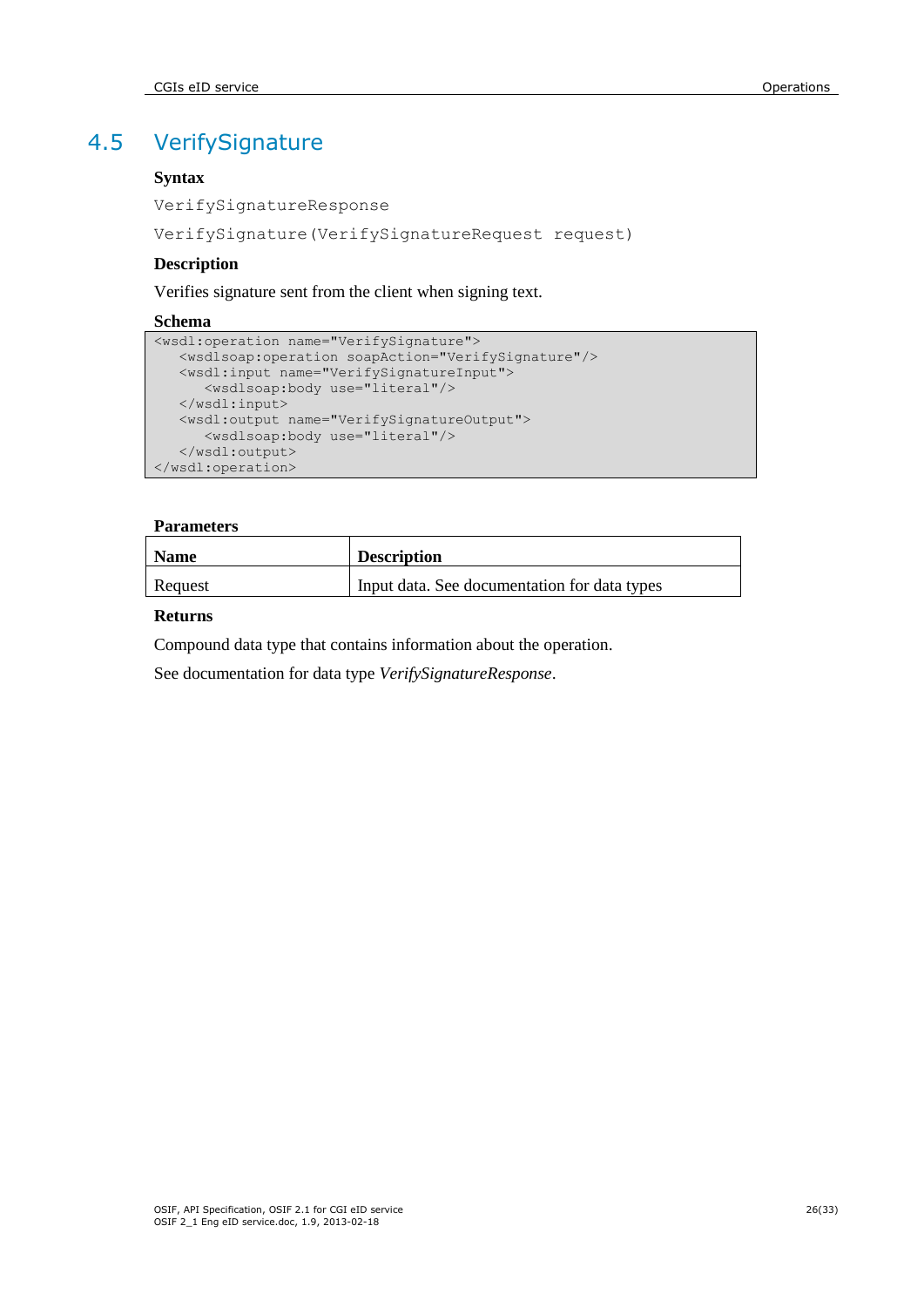# 5 Error handling

If an operation has completed OK it is indicated by errorGroup and errorCode are set to 0 in the status parameter.

An operation that results in an error is indicated by errorGroup and errorCode is set to indicate error type and error code. This also indicates that all parameters in the response, apart from statuses, become optional. This means that when an error occurs, only the error information is returned.

An application must also handle other types of errors, ex SOAP- fault or HTTP errors if the request was badly formatted.

### **CGI eID Service**

Read more about error and error explanations in the document \Generellt\diverse\felkoder\Felkoder NexusMultiID Server.doc "

Always display errorGroupDescription to the user!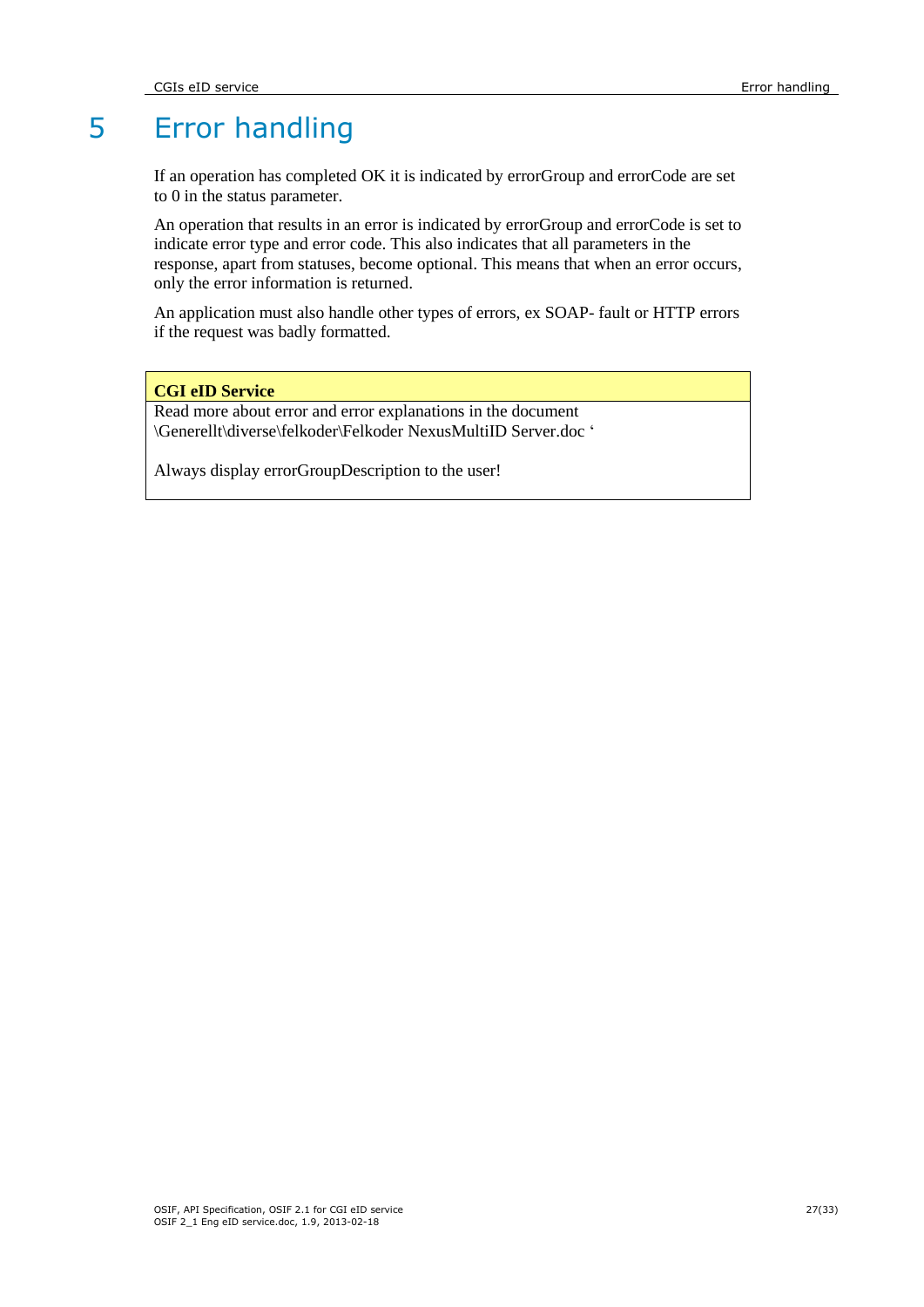# 5.1 WSDL

# 5.1.1 Comment

The WSDL description below contains no service tag. The service-tag is instead included by the service supplier and is preferably placed after the binding tag. The service tag contains the address to an instance of an OSIF service. Below is shown an example of a service tag:

```
 <wsdl:service name="OsifService">
       <wsdl:port name="osif" binding="impl:osifSoapBinding">
          <wsdlsoap:address 
location="http://localhost:8080/osif"/>
       </wsdl:port>
    </wsdl:service>
```
# 5.1.2 OSIF API

```
<?xml version="1.0" encoding="UTF-8"?>
<wsdl:definitions 
targetNamespace="urn:www.sll.se/wsdl/soap/osif" 
xmlns:impl="urn:www.sll.se/wsdl/soap/osif" 
xmlns:wsdlsoap="http://schemas.xmlsoap.org/wsdl/soap/" 
xmlns:xsd="http://www.w3.org/2001/XMLSchema" 
xmlns:wsdl="http://schemas.xmlsoap.org/wsdl/" 
xmlns="http://schemas.xmlsoap.org/wsdl/">
```

```
<wsdl:types>
  <schema xmlns="http://www.w3.org/2001/XMLSchema" 
targetNamespace="urn:www.sll.se/wsdl/soap/osif">
  <complexType name="Status">
```

```
 <sequence>
      <element name="errorGroup" type="xsd:int"/>
      <element name="errorGroupDescription" minOccurs="0" 
type="xsd:string"/>
```

```
 <element name="errorCode" type="xsd:int"/>
      <element name="errorCodeDescription" minOccurs="0" 
type="xsd:string"/>
```

```
 </sequence>
```

```
 </complexType>
```

```
 <complexType name="Property">
 <sequence>
   <element name="name" type="xsd:string"/>
   <element name="value" type="xsd:string"/>
  </sequence>
 </complexType>
```

```
 <complexType name="GenerateChallengeRequest">
```

```
 <sequence>
      <element name="provider" type="xsd:int"/>
      <element name="transactionID" minOccurs="0" 
type="xsd:string"/>
      <element name="policy" minOccurs="0" type="xsd:string"/>
```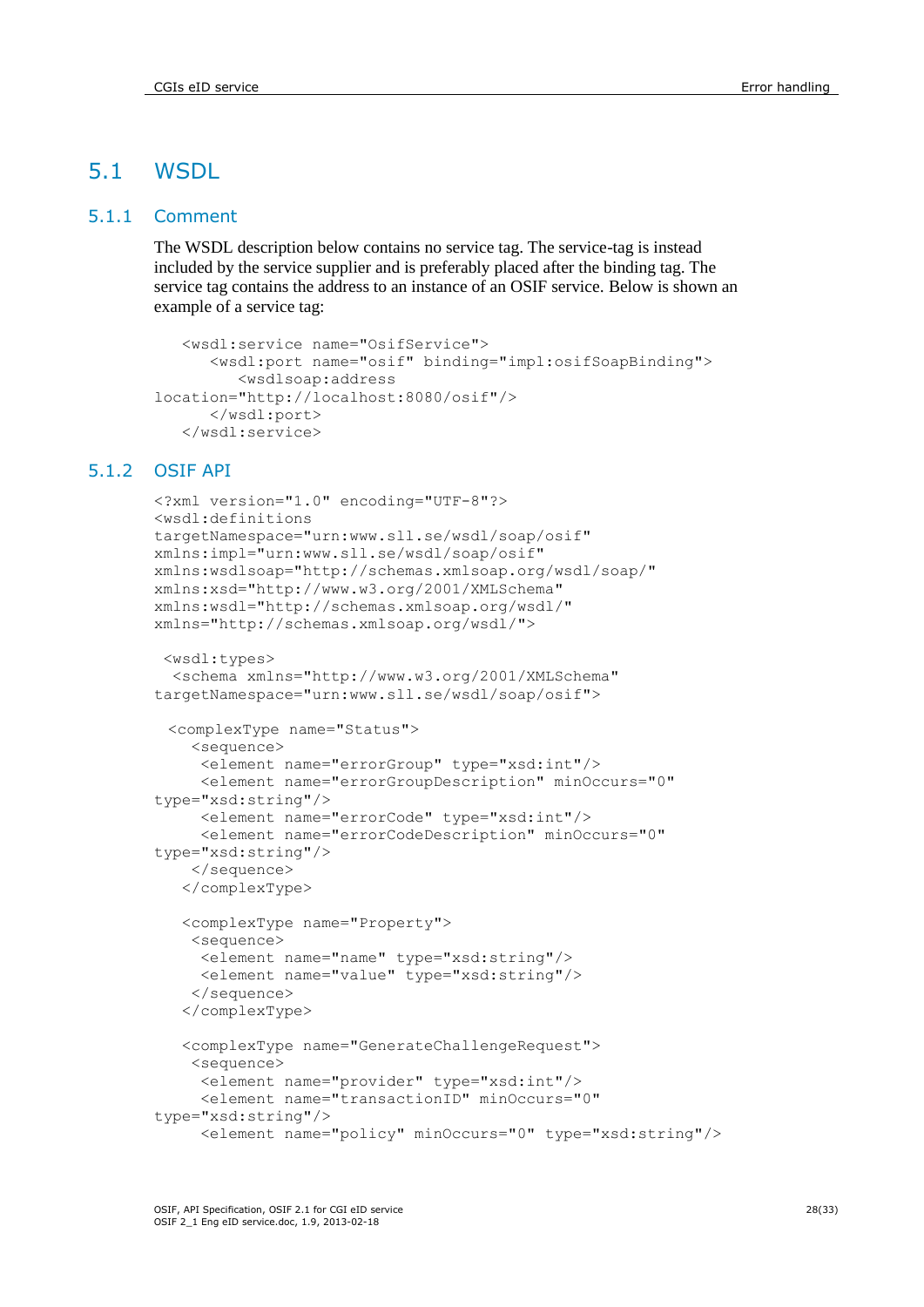```
 </sequence>
    </complexType>
    <element name="generateChallengeRequest" 
type="impl:GenerateChallengeRequest"/>
  <complexType name="GenerateChallengeResponse">
     <sequence>
      <element name="status" type="impl:Status"/>
      <element name="challenge" minOccurs="0" 
type="xsd:string"/>
      <element name="transactionID" minOccurs="0" 
type="xsd:string"/>
     </sequence>
    </complexType>
    <element name="generateChallengeResponse" 
type="impl:GenerateChallengeResponse"/>
    <complexType name="EncodeTBSRequest">
     <sequence>
      <element name="provider" type="xsd:int"/>
      <element name="transactionID" minOccurs="0" 
type="xsd:string"/>
      <element name="policy" minOccurs="0" type="xsd:string"/>
      <element name="tbsText" type="xsd:string"/>
     </sequence>
    </complexType>
    <element name="encodeTBSRequest" 
type="impl:EncodeTBSRequest"/>
    <complexType name="EncodeTBSResponse">
     <sequence>
      <element name="status" type="impl:Status"/>
      <element name="text" minOccurs="0" type="xsd:string"/>
      <element name="transactionID" minOccurs="0" 
type="xsd:string"/>
     </sequence>
    </complexType>
    <element name="encodeTBSResponse" 
type="impl:EncodeTBSResponse"/>
    <complexType name="VerifyAuthenticationRequest">
     <sequence>
      <element name="provider" type="xsd:int"/>
      <element name="transactionID" minOccurs="0" 
type="xsd:string"/>
      <element name="policy" minOccurs="0" type="xsd:string"/>
      <element name="challenge" type="xsd:string"/>
      <element name="signature" type="xsd:string"/>
      <element name="host" minOccurs="0" type="xsd:string"/>
      <element name="hiddenTbs" minOccurs="0" 
type="xsd:string"/>
     </sequence>
    </complexType>
    <element name="verifyAuthenticationRequest" 
type="impl:VerifyAuthenticationRequest"/>
    <complexType name="VerifyAuthenticationResponse">
     <sequence>
      <element name="status" type="impl:Status"/>
```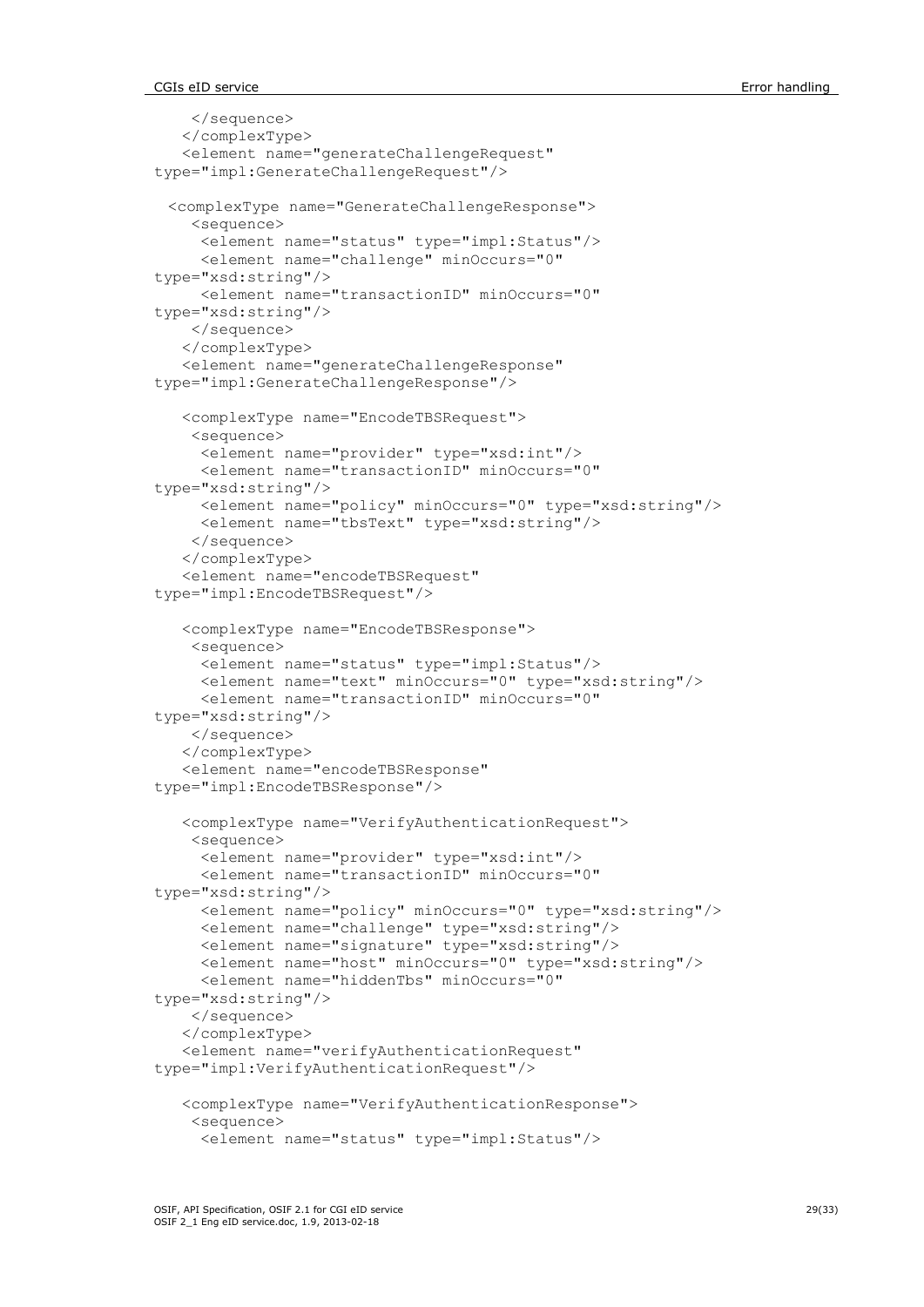```
 <element name="attributes" minOccurs="0" 
maxOccurs="unbounded" type="impl:Property"/>
      <element name="userID" minOccurs="0" type="xsd:string"/>
      <element name="transactionID" minOccurs="0" 
type="xsd:string"/>
      <element name="certificate" minOccurs="0" 
type="xsd:string"/>
     </sequence>
    </complexType>
    <element name="verifyAuthenticationResponse" 
type="impl:VerifyAuthenticationResponse"/>
    <complexType name="VerifySignatureRequest">
     <sequence>
      <element name="provider" type="xsd:int"/>
      <element name="transactionID" minOccurs="0" 
type="xsd:string"/>
      <element name="policy" minOccurs="0" type="xsd:string"/>
      <element name="tbsText" type="xsd:string"/>
      <element name="userID" minOccurs="0" type="xsd:string"/>
      <element name="signature" type="xsd:string"/>
      <element name="host" minOccurs="0" type="xsd:string"/>
      <element name="hiddenTbs" minOccurs="0" 
type="xsd:string"/>
      <element name="nonce" minOccurs="0" type="xsd:string"/>
     </sequence>
    </complexType>
    <element name="verifySignatureRequest" 
type="impl:VerifySignatureRequest"/>
    <complexType name="VerifySignatureResponse">
     <sequence>
      <element name="status" type="impl:Status"/>
      <element name="attributes" minOccurs="0" 
maxOccurs="unbounded" type="impl:Property"/>
      <element name="transactionID" minOccurs="0" 
type="xsd:string"/>
      <element name="certificate" minOccurs="0" 
type="xsd:string"/>
     </sequence>
    </complexType>
    <element name="verifySignatureResponse" 
type="impl:VerifySignatureResponse"/>
  <complexType name="VerifyCertificateRequest">
     <sequence>
      <element name="provider" type="xsd:int"/>
      <element name="transactionID" minOccurs="0" 
type="xsd:string"/>
      <element name="policy" minOccurs="0" type="xsd:string"/>
      <element name="certificates" minOccurs="1" 
maxOccurs="unbounded" type="xsd:string"/>
      <element name="checkUsage" type="xsd:int"/>
     </sequence>
    </complexType>
    <element name="verifyCertificateRequest" 
type="impl:VerifyCertificateRequest"/>
  <complexType name="VerifyCertificateResponse">
```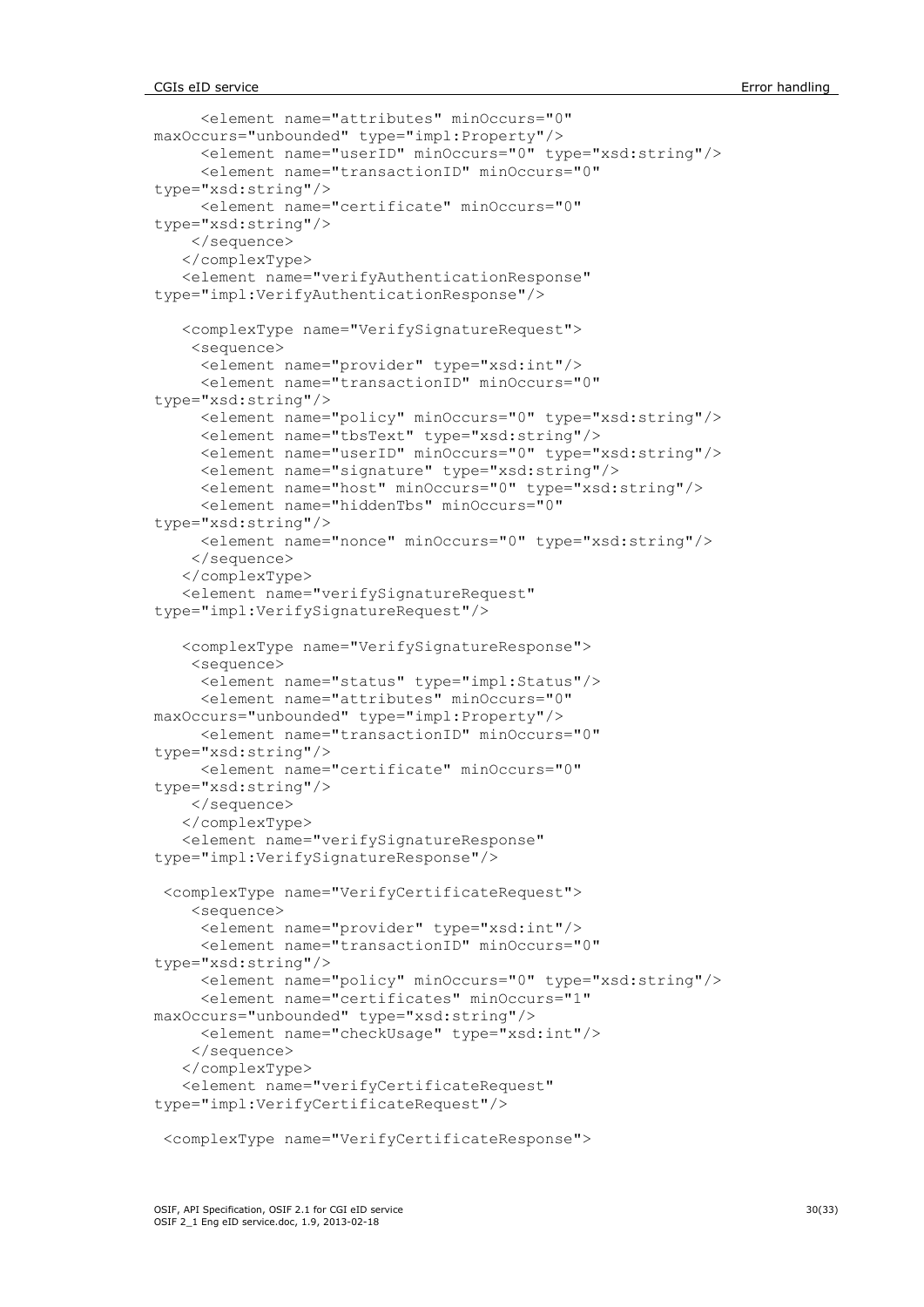```
 <sequence>
      <element name="status" type="impl:Status"/>
      <element name="attributes" minOccurs="0" 
maxOccurs="unbounded" type="impl:Property"/>
      <element name="userID" minOccurs="0" type="xsd:string"/>
      <element name="transactionID" minOccurs="0" 
type="xsd:string"/>
      <element name="certificate" minOccurs="0" 
type="xsd:string"/>
     </sequence>
    </complexType>
    <element name="verifyCertificateResponse" 
type="impl:VerifyCertificateResponse"/>
  </schema>
 </wsdl:types>
    <wsdl:message name="GenerateChallengeInputMessage">
       <wsdl:part name="generateChallengeRequest" 
element="impl:generateChallengeRequest"/>
    </wsdl:message>
    <wsdl:message name="GenerateChallengeOutputMessage">
       <wsdl:part name="generateChallengeResponse" 
element="impl:generateChallengeResponse"/>
    </wsdl:message>
    <wsdl:message name="EncodeTBSInputMessage">
       <wsdl:part name="encodeTBSRequest" 
element="impl:encodeTBSRequest"/>
    </wsdl:message>
    <wsdl:message name="EncodeTBSOutputMessage">
       <wsdl:part name="encodeTBSResponse" 
element="impl:encodeTBSResponse"/>
    </wsdl:message>
    <wsdl:message name="VerifyAuthenticationInputMessage">
       <wsdl:part name="verifyAuthenticationRequest" 
element="impl:verifyAuthenticationRequest"/>
    </wsdl:message>
    <wsdl:message name="VerifyAuthenticationOutputMessage">
       <wsdl:part name="verifyAuthenticationResponse" 
element="impl:verifyAuthenticationResponse"/>
    </wsdl:message>
    <wsdl:message name="VerifySignatureInputMessage">
       <wsdl:part name="verifySignatureRequest" 
element="impl:verifySignatureRequest"/>
    </wsdl:message>
    <wsdl:message name="VerifySignatureOutputMessage">
       <wsdl:part name="verifySignatureResponse" 
element="impl:verifySignatureResponse"/>
    </wsdl:message>
    <wsdl:message name="VerifyCertificateInputMessage">
       <wsdl:part name="verifyCertificateRequest"
```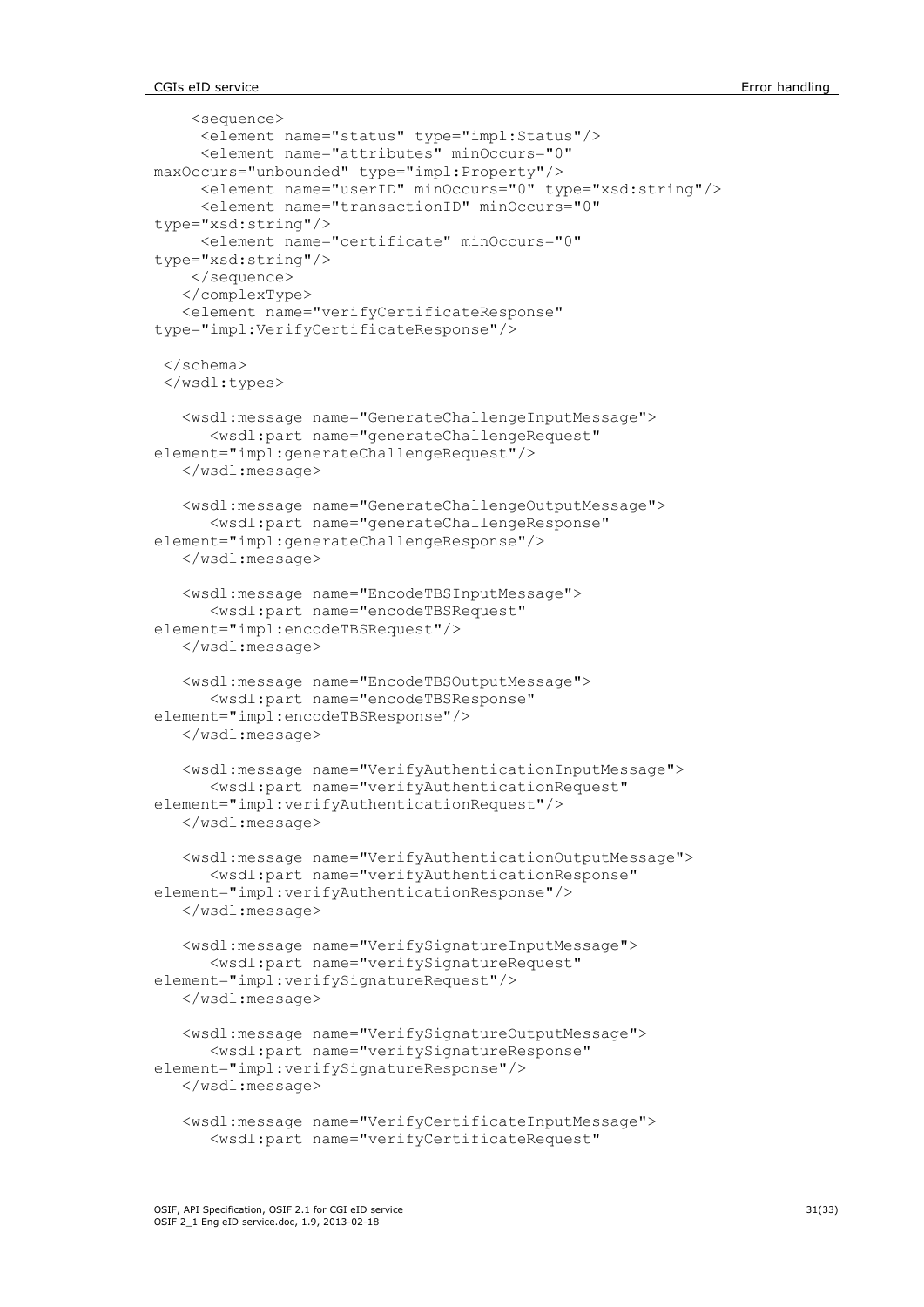#### CGIs eID service **Error handling** Error handling

```
element="impl:verifyCertificateRequest"/>
    </wsdl:message>
    <wsdl:message name="VerifyCertificateOutputMessage">
       <wsdl:part name="verifyCertificateResponse" 
element="impl:verifyCertificateResponse"/>
    </wsdl:message>
    <wsdl:portType name="Osif">
       <wsdl:operation name="GenerateChallenge">
          <wsdl:input name="GenerateChallengeInput" 
message="impl:GenerateChallengeInputMessage"/>
          <wsdl:output name="GenerateChallengeOutput" 
message="impl:GenerateChallengeOutputMessage"/>
       </wsdl:operation>
       <wsdl:operation name="EncodeTBS">
          <wsdl:input name="EncodeTBSInput" 
message="impl:EncodeTBSInputMessage"/>
          <wsdl:output name="EncodeTBSOutput" 
message="impl:EncodeTBSOutputMessage"/>
       </wsdl:operation>
       <wsdl:operation name="VerifyAuthentication">
          <wsdl:input name="VerifyAuthenticationInput" 
message="impl:VerifyAuthenticationInputMessage"/>
         <wsdl:output name="VerifyAuthenticationOutput" 
message="impl:VerifyAuthenticationOutputMessage"/>
       </wsdl:operation>
       <wsdl:operation name="VerifySignature">
          <wsdl:input name="VerifySignatureInput" 
message="impl:VerifySignatureInputMessage"/>
          <wsdl:output name="VerifySignatureOutput" 
message="impl:VerifySignatureOutputMessage"/>
       </wsdl:operation>
       <wsdl:operation name="VerifyCertificate">
          <wsdl:input name="VerifyCertificateInput" 
message="impl:VerifyCertificateInputMessage"/>
          <wsdl:output name="VerifyCertificateOutput" 
message="impl:VerifyCertificateOutputMessage"/>
       </wsdl:operation>
    </wsdl:portType>
    <wsdl:binding name="osifSoapBinding" type="impl:Osif">
      <wsdlsoap:binding style="document" 
transport="http://schemas.xmlsoap.org/soap/http"/>
      <wsdl:operation name="GenerateChallenge">
         <wsdlsoap:operation soapAction="GenerateChallenge"/>
         <wsdl:input name="GenerateChallengeInput">
            <wsdlsoap:body use="literal"/>
         </wsdl:input>
         <wsdl:output name="GenerateChallengeOutput">
             <wsdlsoap:body use="literal"/>
```

```
 </wsdl:output>
```
OSIF, API Specification, OSIF 2.1 for CGI eID service 32(33) 32(33) OSIF 2\_1 Eng eID service.doc, 1.9, 2013-02-18